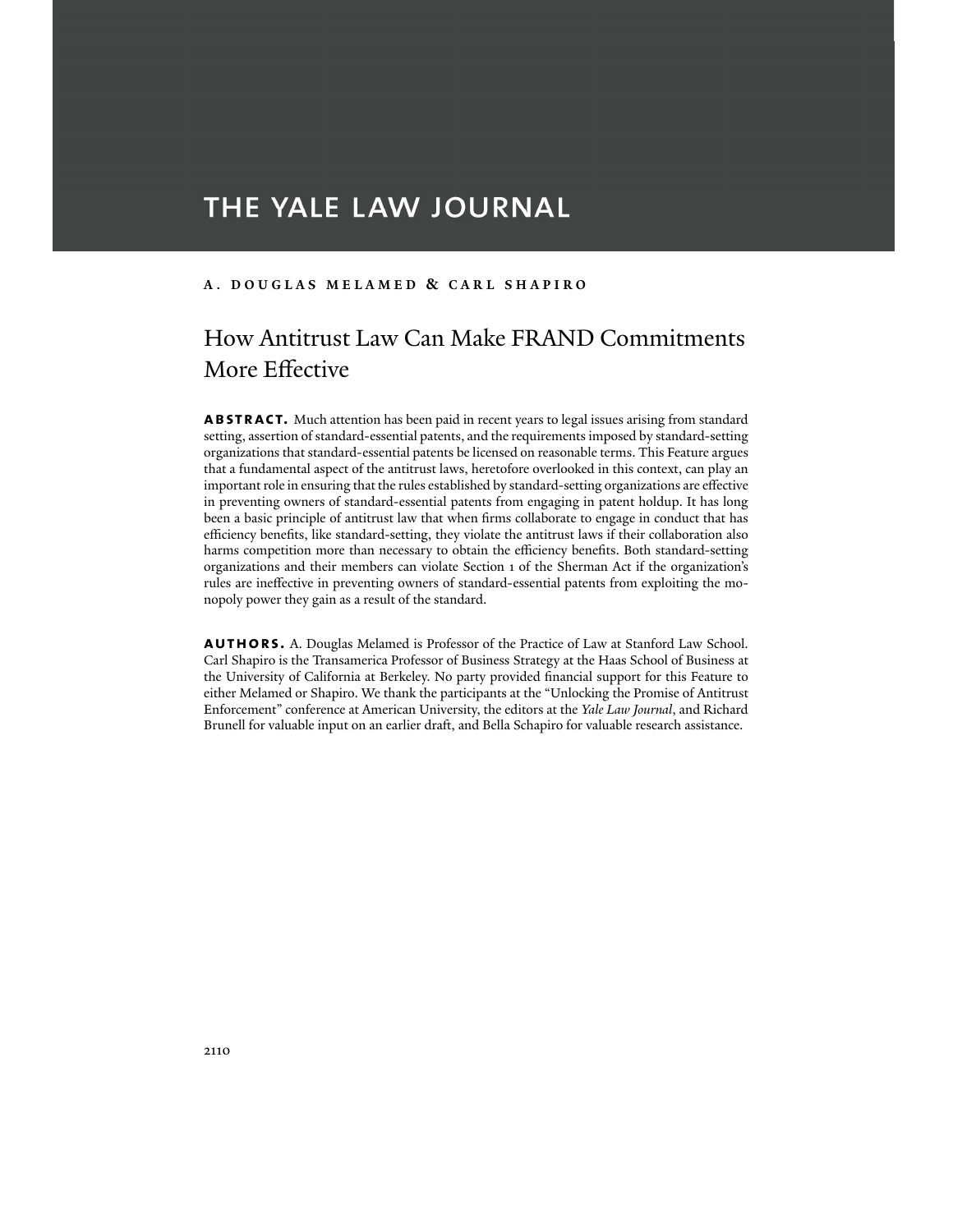#### **introduction**

 Compatibility standards comprise a critical part of the information and communications technology sector. From Wi-Fi and 4G cell phone standards to the ubiquitous JPEG and MPEG file formats, many of the benefits generated by the recent and dramatic advances in information technology would have been difficult or impossible to achieve without compatibility standards.

For the past twenty years, antitrust enforcement related to standard setting has focused largely on the interpretation and implementation of the commitments made by patent holders as part of the standard-setting process to license their Standard-Essential Patents (SEPs) on Fair, Reasonable and Non-Discriminatory (FRAND) terms. The Department of Justice (DOJ) and the Federal Trade Commission (FTC) devoted an entire chapter to this topic in their 2007 report on antitrust enforcement and intellectual property rights.<sup>1</sup> The debate over FRAND commitments has continued undiminished in the ten years since the publication of that report.

With respect to SEPs, the most significant and immediate commercial and antitrust concern centers on the SEP owners' command of substantial market power once the standard in question becomes widely adopted. Put simply: without some checks, SEP owners could opportunistically engage in patent holdup, taking advantage of the fact that the firms and users adopting the standard become individually and collectively locked in to the standard over time. Of course, it is precisely this danger of ex post opportunism that motivates market participants and standard-setting organizations (SSOs) to require participants in the standard-setting process to make FRAND commitments in the first place.

By its nature, standard setting involves collaboration among competitors and thus raises core antitrust issues. In this Feature, we argue that existing antitrust laws have an important role to play in ensuring that SSO rules are effective to prevent ex post opportunism. In Part I, we set forth the pertinent background regarding standard setting and the competitive process. In Part II, we explain why effective FRAND rules are needed to prevent exploitation by SEP holders of market power created by the standard-setting process, and we refute arguments that SEP-holder market power and holdup are not a serious problem. In Part III, we explain the important role that antitrust law can play in preventing

**<sup>1</sup>**. U.S. DEP'T OF JUSTICE & FED. TRADE COMM'N, ANTITRUST ENFORCEMENT AND INTELLECTUAL PROPERTY RIGHTS: PROMOTING INNOVATION AND COMPETITION 33-56 (Apr. 2007), http:// www.ftc.gov/sites/default/files/documents/reports/antitrust-enforcement-and-intellectual -property-rights-promoting-innovation-and-competition-report.s.department-justice-and -federal-trade-commission/p040101promotinginnovationandcompetitionrpt0704.pdf [http://perma.cc/4P49-7D2F].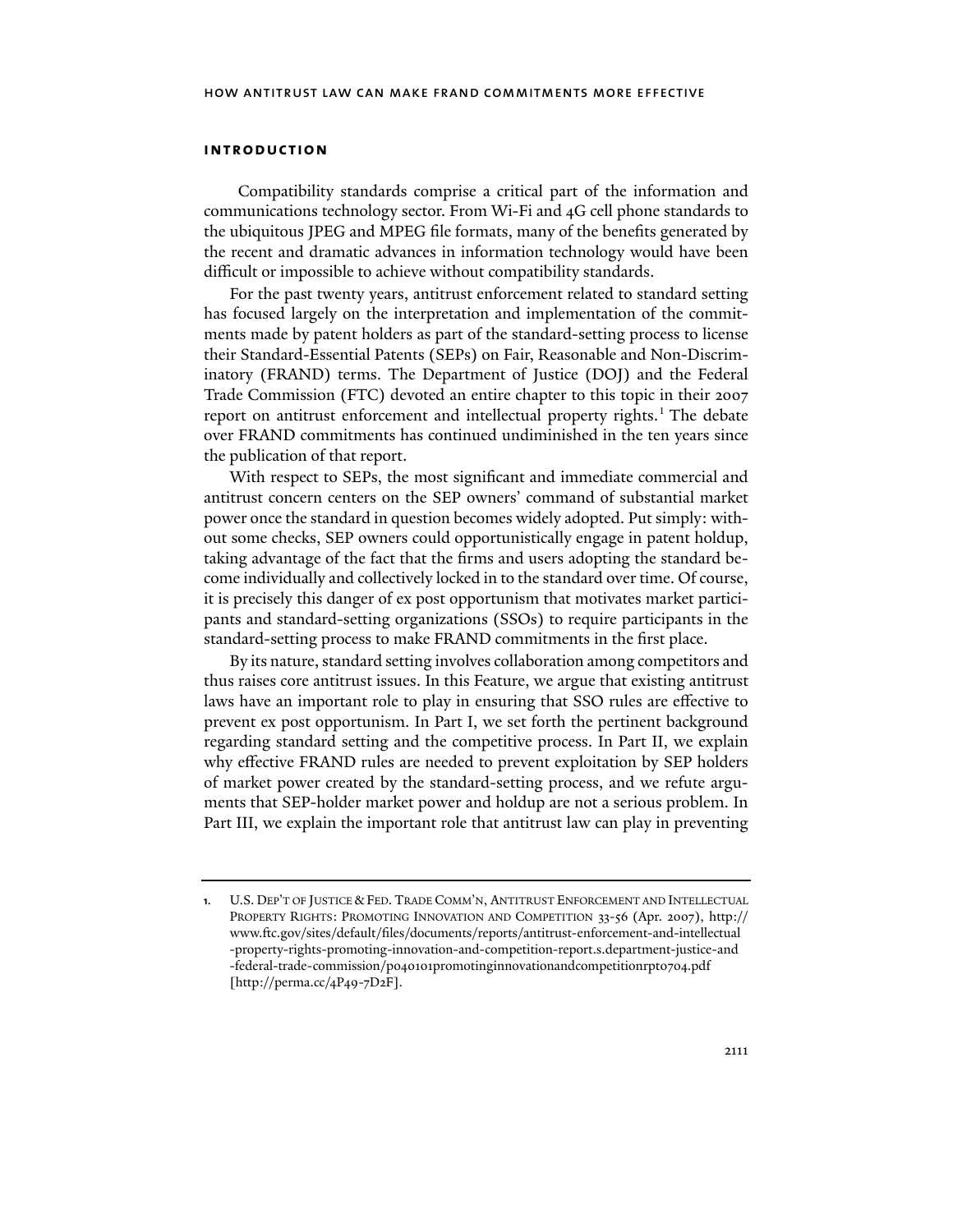and remedying anticompetitive violations of FRAND commitments and in ensuring that SSOs adopt effective FRAND rules. We explain in particular a heretofore overlooked reason why SSOs and their members can violate Section 1 of the Sherman Act<sup>2</sup> if the SSO fails to adopt and enforce rules that are effective to prevent SEP owners from exploiting the ex post monopoly power created by the standard. This Section 1 liability facing SSO participants and SSOs works alongside liability under Section 2 of the Sherman Act for unilateral conduct by SEP owners.3

## **i. standard setting and the competitive process**

The fundamental economics in the information technology sector, driven by network effects, implies that there is enormous value associated with establishing compatibility standards. Popular standards include the mobile broadband standards used in cell phones, which are established by the 3rd Generation Partnership Project (3GPP), and the Wi-Fi technology for wireless local area networks, which is enabled by the 802.11 standard established by the Institute of Electrical and Electronics Engineers (IEEE).4

There are many SSOs, and their rules and procedures differ considerably. In addition to IEEE, leading SSOs include the International Organization for Standardization (ISO), the International Telecommunication Union (ITU), the European Telecommunications Standards Institute (ETSI), the Internet Engineering Task Force (IETF), and the World Wide Web Consortium  $(W_3C)^5$ SSOs generally establish standards by holding a series of committee meetings among industry participants. These meetings culminate in a vote on a technical specification that describes what features or attributes a product must have in order to comply with the standard. Most SSOs are open to all industry participants and seek to operate on a consensus basis, applying certain voting rules. SSOs do not normally engage in patent licensing, nor do they specify how patent

**<sup>2</sup>**. 15 U.S.C. § 1 (2012).

**<sup>3</sup>**. 15 U.S.C. § 2 (2012).

**<sup>4</sup>**. For more information about 3GPP, see *About 3GPP*, 3GPP, http://www.3gpp.org/about-3gpp [http://perma.cc/CH8E-2UU3]. For more information about the IEEE 802.11 Wi-Fi Standards, see *IEEE 802.11 Wi-Fi Standards,* RADIO-ELECTRONICS.COM, http://www.radio -electronics.com/info/wireless/wi-fi/ieee-802-11-standards-tutorial.php [http://perma.cc /69AN-D92X].

**<sup>5</sup>**. For a discussion of these leading SSOs and others, see NAT'L RES. COUNCIL NAT'L ACADS., PATENT CHALLENGES FOR STANDARD-SETTING IN THE GLOBAL ECONOMY: LESSONS FROM IN-FORMATION AND COMMUNICATIONS TECHNOLOGY 31-34 (Keith Maskus & Stephen A. Merrill eds., 2013), http://www.nap.edu/catalog/18510/patent-challenges-for-standard-setting-in -the-global-economy-lessons [http://perma.cc/8ZCP-3ABV].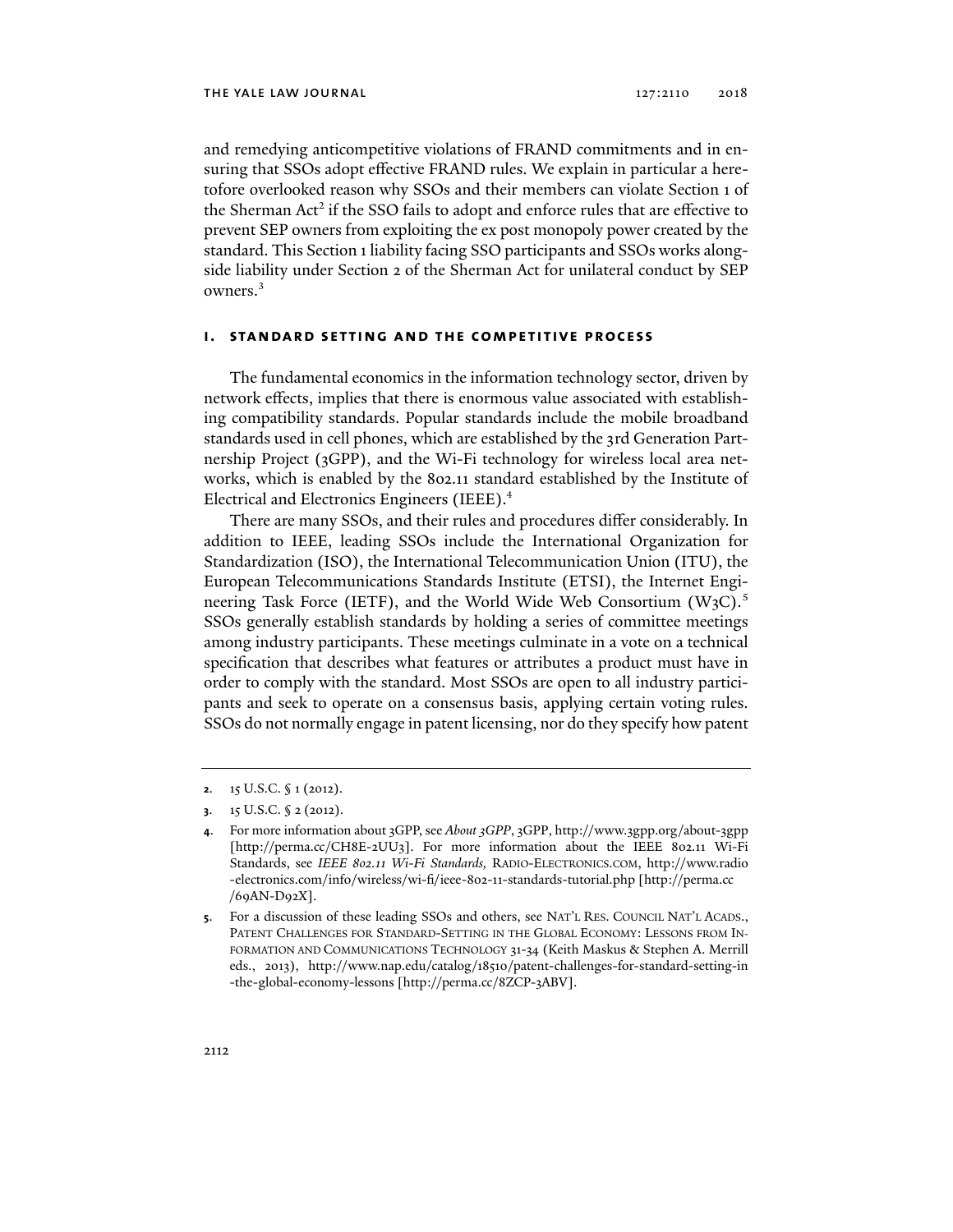royalties will be divided up among patent holders. They leave that to their members, which in some cases form patent pools to address these issues.<sup>6</sup>

SSOs adopt specific policies relating to intellectual property rights (IPRs).<sup>7</sup> These IPR policies are generally intended to enable the SEP holders to obtain reasonable royalties for licensing their patents, while prohibiting them from charging excessive royalties after other industry participants have committed to the standard. At that point, firms committed to implementing the standard which we call "implementers" — would find it very costly to avoid using the patented technology. For this purpose, most SSOs require SEP owners to license their SEPs on FRAND terms.<sup>8</sup>

FRAND policies are especially necessary because negotiations between SEP holders and implementers generally take place only after the implementers have used and infringed the technologies claimed by the SEPs. Standards involving information and communications technology can involve hundreds or even thousands of SEPs, many with uncertain boundaries for infringement. In addition, a time lag exists between patent application and patent issuance. For these and other reasons, it is impractical for implementers to enter into negotiations for patent licenses with all SEP owners prior to the establishment of a standard and to their implementation of it.<sup>9</sup>

The fact that patent negotiations generally do not take place until after implementers have used and infringed the technologies has several critical implications. First, at the time of negotiation, implementers are locked into the standard and the technologies claimed by the SEPs—that is, the cost to switch to an alternative technology or standard at that point—ex post—is much greater than it was ex ante, before the patented technology was first included in the standard. Ex post, the patent holder is no longer competing to have its technology included in the standard, nor is it competing to have implementers of the standard use its technology. Instead, because the patent holder owns an asset that is essential to the standard, implementers have no choice but to use the patented technology.

- **8**. Jay P. Kesan & Carol M. Hayes, *FRAND's Forever: Standards, Patent Transfers, and Licensing Commitments*, 89 IND. L.J. 231, 233-35 (2014).
- **9***. See* William F. Lee & A. Douglas Melamed, *Breaking the Vicious Cycle of Patent Damages*, 101 CORNELL L. REV. 385, 404-09 (2016) (explaining several reasons why comprehensive ex ante licensing is neither feasible as a practical matter nor desirable as a policy matter).

**<sup>6</sup>**. For a general discussion of standard setting with an emphasis on standard-essential patents, see generally *id*.

**<sup>7</sup>***. See* Rudi Bekkers & Andrew Updegrove, *A Study of IPR Policies and Practices of a Representative Group of Standards Setting Organizations Worldwide*, U.S. NAT'L ACADS. SCI., BOARD SCI., TECH. & ECON. POL'Y 15-23 (2012), http://sites.nationalacademies.org/cs/groups/pgasite /documents/webpage/pga\_072197.pdf [http://perma.cc/FDR3-78SK] (providing an overview of the policies of SSOs regarding IPRs); *see also* Benjamin Chiao et al., *The Rules of Standard-Setting Organizations: An Empirical Analysis*, 38 RAND J. ECON. 905 (2007).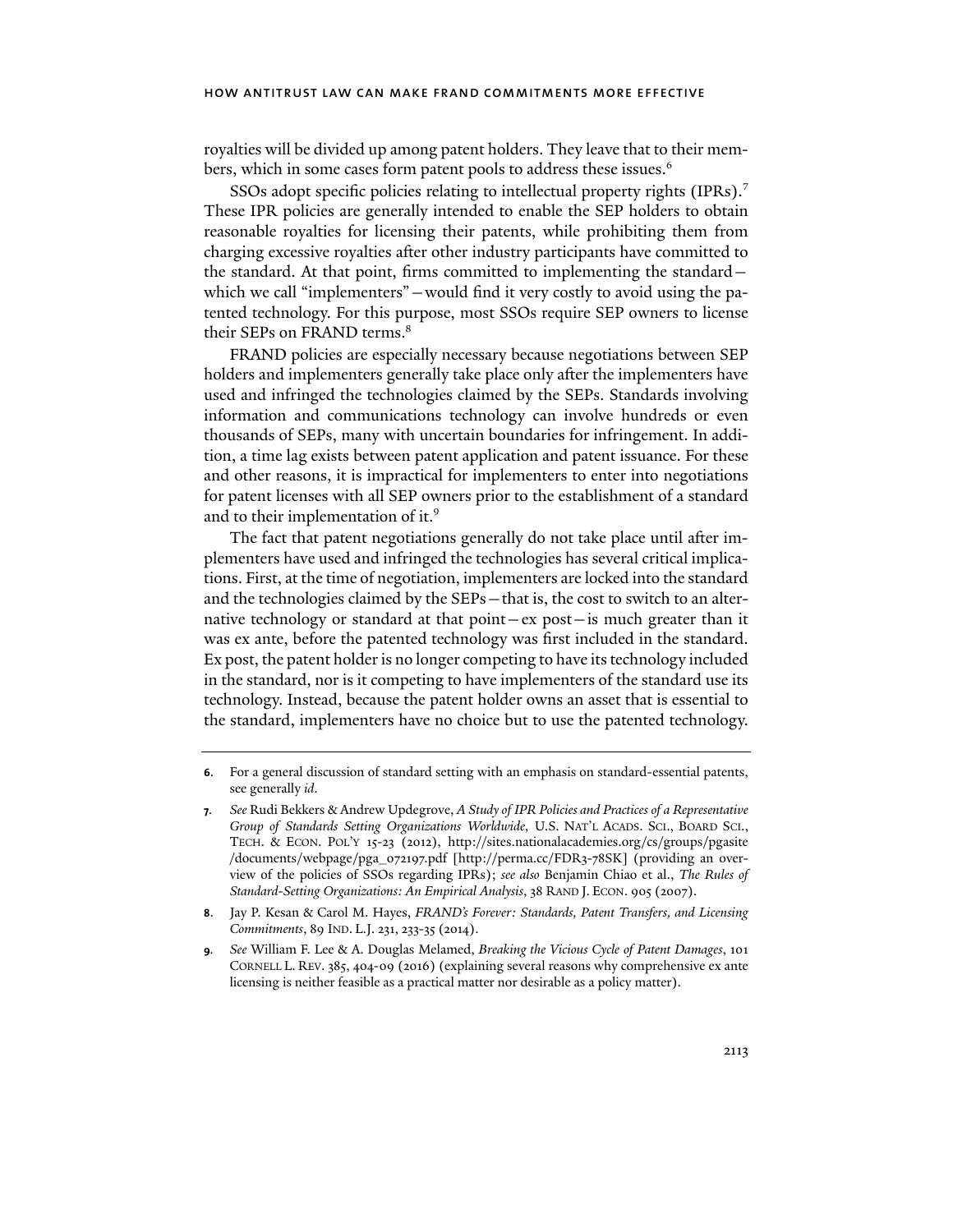If the standard is commercially successful, implementers are willing to pay a much larger royalty for use of the patented technology than they would have paid ex ante, when the SEP holder faced competition from other technologies. In these circumstances, the SEP holder can be said to have obtained monopoly power in the market in which the patented technology is licensed for use in implementing the standard.10

Second, because of lock-in and the implementer's ongoing infringement, the potential for litigation looms large in licensing negotiations. In effect, the parties are negotiating about how to settle an infringement suit, and that negotiation is heavily influenced by their predictions as to what the court will do if they cannot agree. This situation is not unique to SEPs; it arises frequently when firms are faced with patent infringement claims for products they have independently developed or technologies they have inadvertently infringed. Patent law addresses such instances by specifying that patent holders are entitled to "reasonable royalties," defined as the royalties that the parties would have negotiated prior to the infringement and thus prior to lock-in.<sup>11</sup> Those hypothetical ex ante royalties reflect the market value of the patent license. Notwithstanding the law's embrace of this principle, however, as a practical matter, patent holders are generally able to recover more than the ex ante value of the patent when litigation occurs after the implementers are locked in. Further, negotiations in the shadow of litigation after lock-in tend to result in royalties in excess of the ex ante or market value of the patented technology.<sup>12</sup>

Third, the shadow of litigation is particularly problematic in the communications and technology sector, in which products typically include hundreds or

**<sup>10</sup>***. See* Rambus Inc. v. FTC, 522 F.3d 456, 459 (D.C. Cir. 2008); Broadcom Corp. v. Qualcomm, Inc., 501 F.3d 297, 315 (3d Cir. 2007).

**<sup>11</sup>***. See, e.g*., VirnetX, Inc. v. Cisco Sys., 767 F.3d 1308, 1326 (Fed. Cir. 2014); Lucent Techs., Inc. v. Gateway, Inc., 580 F.3d 1301, 1324-25 (Fed. Cir. 2009) (offering one definition of a reasonable royalty as what would result from an "ex ante licensing negotiation"); *see also* LaserDynamics, Inc. v. Quanta Comput., Inc., 694 F.3d 51, 76 (Fed. Cir. 2012) (defining a reasonable royalty as "the value of the patented technology in the marketplace when the infringement began"). *See generally* Apple, Inc. v. Motorola, 869 F. Supp.2d 901, 913 (N.D. Ill. 2012) (Posner, J., sitting by designation) ("The proper method of computing a FRAND royalty starts with what the cost to the licensee would have been of obtaining, just before the patented invention was declared essential to compliance with the industry standard, a license for the function performed by the patent."), *aff 'd in part, rev'd in part*, *vacated in part*, 757 F.3d 1286 (Fed. Cir. 2014); FED. TRADE COMM'N, THE EVOLVING IP MARKETPLACE: ALIGNING PA-TENT NOTICE AND REMEDIES WITH COMPETITION 194 (2011) ("Courts should cap the royalty at the incremental value of the patented technology over alternatives available at the time the standard was defined."); Josh Lerner & Jean Tirole, *Standard-Essential Patents*, 123 J. POL. ECON.547 (2015).

**<sup>12</sup>***. See, e.g.*, Lee & Melamed, *supra* note 9, at 409-39 (identifying several reasons why ex post compensation, including for SEPs, is as a general matter excessive).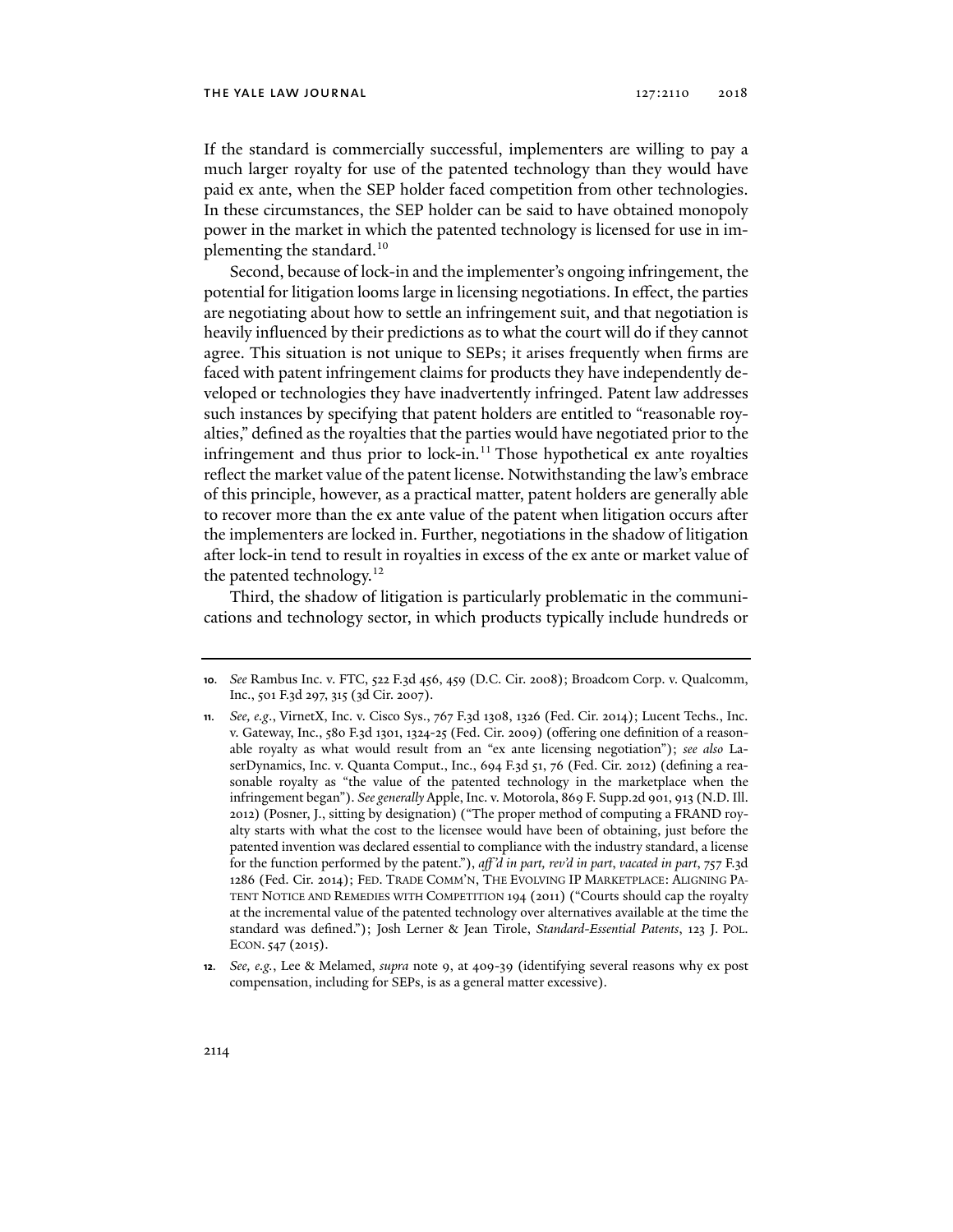thousands of patented technologies. A court-ordered injunction involving such products would deprive the implementer of not only the value of the technology covered by the patent-in-suit, but also the value of the entire product.13 Implementers that are forced to bear the risk of an injunction are thus induced to agree to royalties greater than those that would be appropriate if only the value of the patented technology were at stake. Those royalties systematically provide SEP holders with excessive compensation in comparison with the benchmark of ex ante royalties.

These implications of lock-in and ex post dealings are well-understood: they represent an example of the general concept of lock-in and opportunism developed by Oliver Williamson.14 The Federal Circuit has also recognized the market distortions caused by the inclusion of patented technologies in public standards and the resulting danger of patent holdup involving SEPs.<sup>15</sup>

For these and other reasons, the SEP holder has ex post monopoly power that, if left unchecked, would enable it to obtain royalties far in excess of the royalties that it could earn in a competitive market.<sup>16</sup> To address this common problem and limit ex post opportunism by SEP holders, SSOs typically require participants that own SEPs to make certain FRAND commitments. In particular, by requiring a commitment to license on "fair and reasonable" terms, the FRAND requirement aims to prevent, or at least reduce, the extent of monopoly pricing by SEP holders. And by requiring a commitment to license on "nondiscriminatory" terms, the FRAND requirement can prevent SEP holders from extracting monopoly premiums by selective licensing or, more important, migrating their monopoly power from the FRAND-regulated market to unregulated standard-implementing product markets by licensing to only one or a few implementers or licensing to selected implementers on discriminatorily favorable terms.

**<sup>13</sup>**. The courts have limited the circumstances under which patent holders can obtain permanent injunctions against infringers in the United States, but they have not eliminated that possibility. *See* eBay Inc. v. MercExchange, LLC, 547 U.S. 388, 391-94 (2006). Moreover, as explained in note 40 *infra*, courts cannot eliminate the risk of injunctions from foreign tribunals or the risk of an exclusion order from the International Trade Commission barring importation of products that include patented technologies.

**<sup>14</sup>**. Williamson was awarded the Nobel Prize for this work. For a recent review, see Steven Tadelis & Oliver E. Williamson, *Transaction Cost Economics*, *in* THE HANDBOOK OF ORGANIZATIONAL ECONOMICS 159 (Robert Gibbons & John Roberts eds., 2012).

**<sup>15</sup>**. Ericsson, Inc. v. D-Link Sys., Inc., 773 F.3d 1201, 1231-33 (Fed. Cir. 2014).

**<sup>16</sup>**. Lee & Melamed, *supra* note 9, at 411-33 (explaining in detail why patent holders in general, including SEP holders, have monopoly power ex post in the communications and technology sector); *see also* Mark A. Lemley & A. Douglas Melamed, *Missing the Forest for the Trolls*, 113 COLUM. L. REV. 2117, 2143-45 (2013) (discussing the reasons that patent damages tend to be overstated).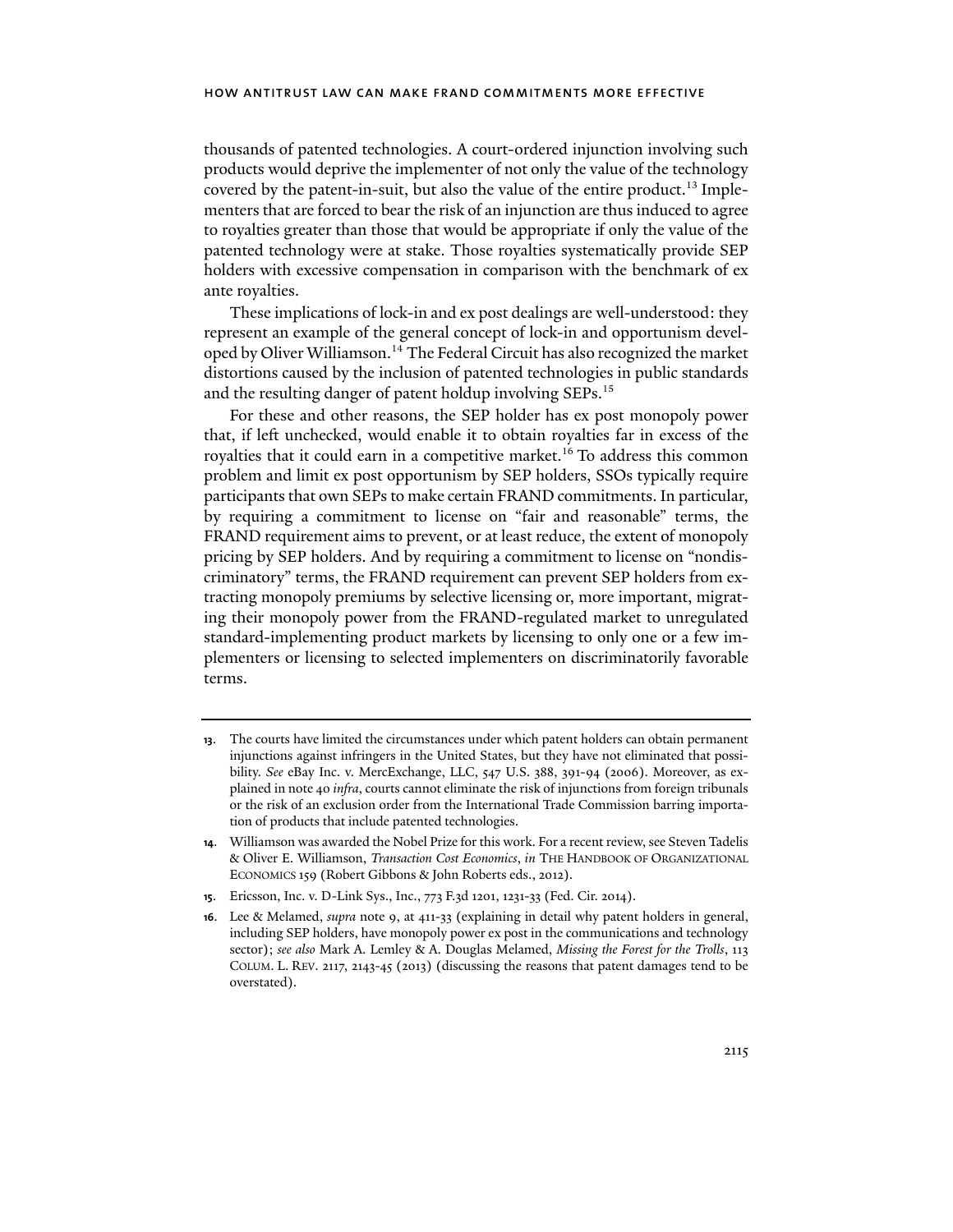## **ii. the need for effective frand commitments**

Restrictions on ex post opportunism are needed to prevent a wealth transfer from implementers and their customers to SEP holders as a result of monopoly pricing.<sup>17</sup> But much more is at stake.

## *A. Underlying Economic Principles*

Basic economic principles instruct that ex post monopoly pricing by SEP holders harms consumers by raising the cost of products that comply with the standard. Ex post monopoly pricing also creates welfare-reducing deadweight loss in three respects. First, it increases the cost of, and thus reduces the output of, standard-implementing products. Second, and perhaps more important, supracompetitive pricing by SEP holders increases the cost of follow-on inventions that build on or improve the technologies claimed by the SEPs. This cost acts as a tax on follow-on innovation, reducing such innovations and impairing the very process of invention that the patent laws are intended to promote. Third, the prospect of ex post monopoly pricing by SEP holders exaggerates incentives for firms to obtain patents that might become SEPs and, perhaps more important, to jockey for inclusion of their patented technologies in industry standards. The latter incentive in turn could cause delays and induce expensive rent-seeking conduct in the standard-setting process and distort the standards-development process away from optimal technical solutions in ways that further the interests of rent seekers.

These concerns are not universally shared. Indeed, a heated debate regarding the desirability of efforts to prevent ex post opportunism by SEP holders has persisted for the past twenty years. Those who do not share these concerns argue that the greater risk lies in inhibiting monetization of the inventions claimed by SEPs and thus discouraging innovation by SEP holders and those who expect to become SEP holders.

We believe that those who share our concerns have by far the stronger argument. The risk of ex post opportunism is very real. Implementation typically precedes resolution of patent issues, and for good reason. Deferring implementation until the patent issues are resolved would delay the commercialization and innovation process. Implementers are therefore usually locked in to the allegedly infringing technologies well before the issue of patent royalties is addressed. The

**<sup>17</sup>**. The implementers, which pay the royalties to the SEP holders, will in the first instance suffer the wealth transfer. Depending on competition in the markets in which implementers sell their standard-compliant products, some or all of the wealth transfer is likely to be passed on to final consumers.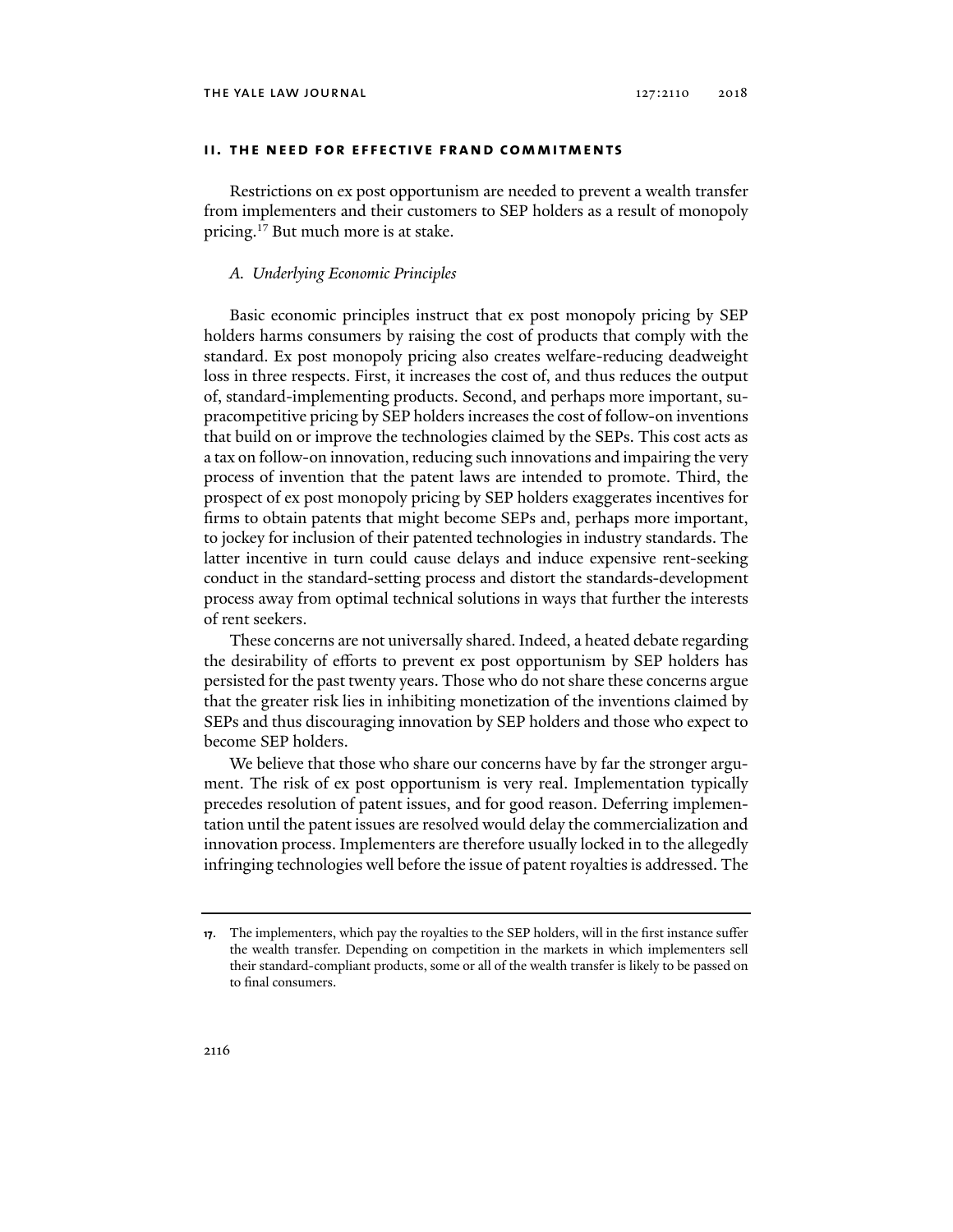real question is thus how best to prevent opportunism, not whether it is a genuine danger.

Absent rigorous enforcement of effective FRAND commitments or a suitable alternative, SEP holders could take advantage of lock-in to exploit their substantial ex post market power by charging royalties far above the ex ante value of the patented technology, tying non-SEPs to SEPs, and implementing other means discussed below.18 Economic theory predicts that SEP holders will exploit their positions, and both anecdotal evidence and litigated cases suggest that they have done so.19

## *B. Addressing the Patent Holdup Skeptics*

Several arguments have been advanced in support of imposing less stringent or no restraints on SEP holders. These arguments are deeply flawed, both empirically and theoretically.

First, some who oppose rigorous enforcement of effective FRAND commitments rely on studies that purport to show that concerns about ex post opportunism leading to excessive royalties are unfounded.<sup>20</sup> However, those studies lack proper controls and therefore do not show what they purport to show namely, that aggregate royalty costs have not hindered innovation or commercialization. The basic shortcoming of these studies is that they do not offer a sensible but-for world in the absence of opportunism as a comparator by which to assess observed behavior. For example, noting that cell phone technology has advanced rapidly in recent years does not prove a lack of costly opportunism by the owners of SEPs for the thousands of technologies included in cell phones.<sup>21</sup>

- **19***. See, e.g.*, Lee & Melamed, *supra* note 9, at 409-11, 430-31, 438-39; *see also* Microsoft Corp. v. Motorola Inc., 795 F.3d 1024 (9th Cir. 2015); *Ericsson*, 773 F.3d 1201; *In re* Innovatio IP Ventures, LLC Patent Litig., No. 11 C 9308, 2013 WL 5593609 (N.D. Ill. Oct. 3, 2013).
- **20***. See, e.g.*, Reply Submission on the Public Interest by Commissioners Maureen K. Ohlhausen & Joshua D. Wright, *In re* Certain 3G Mobile Handsets and Components Thereof, Inv. No. 337-TA-613, USITC, 4 (July 2015) [hereinafter Ohlhausen & Wright Reply Submission], http://www.ftc.gov/system/files/documents/public\_statements/685811 /150720itcreplyohlhausen-wright.pdf [http://perma.cc/E99R-MT2Q].
- **21***. See, e.g.*, Alexander Galetovic, Stephen Haber & Ross Levine, *An Empirical Examination of Patent Holdup*, 11 J. COMPETITION L. & ECON. 549, 552 & n.6, 564-70 (2015).

**<sup>18</sup>***. See infra* Section III.A. We do not have in mind any specific alternatives to well-defined FRAND obligations; and the antitrust principles on which we rely do not require adopting and enforcing any particular kind of SSO policy, so long as the policies adopted are effective to prevent the kinds of ex post opportunism discussed here. If a creative SSO can develop some policy other than a FRAND commitment that can effectively prevent such opportunism, that policy would likely be a suitable alternative. Because we know of no such alternatives, throughout the remainder of this Feature, we will refer to FRAND commitments as the solution to the problem of ex post opportunism by SEP holders.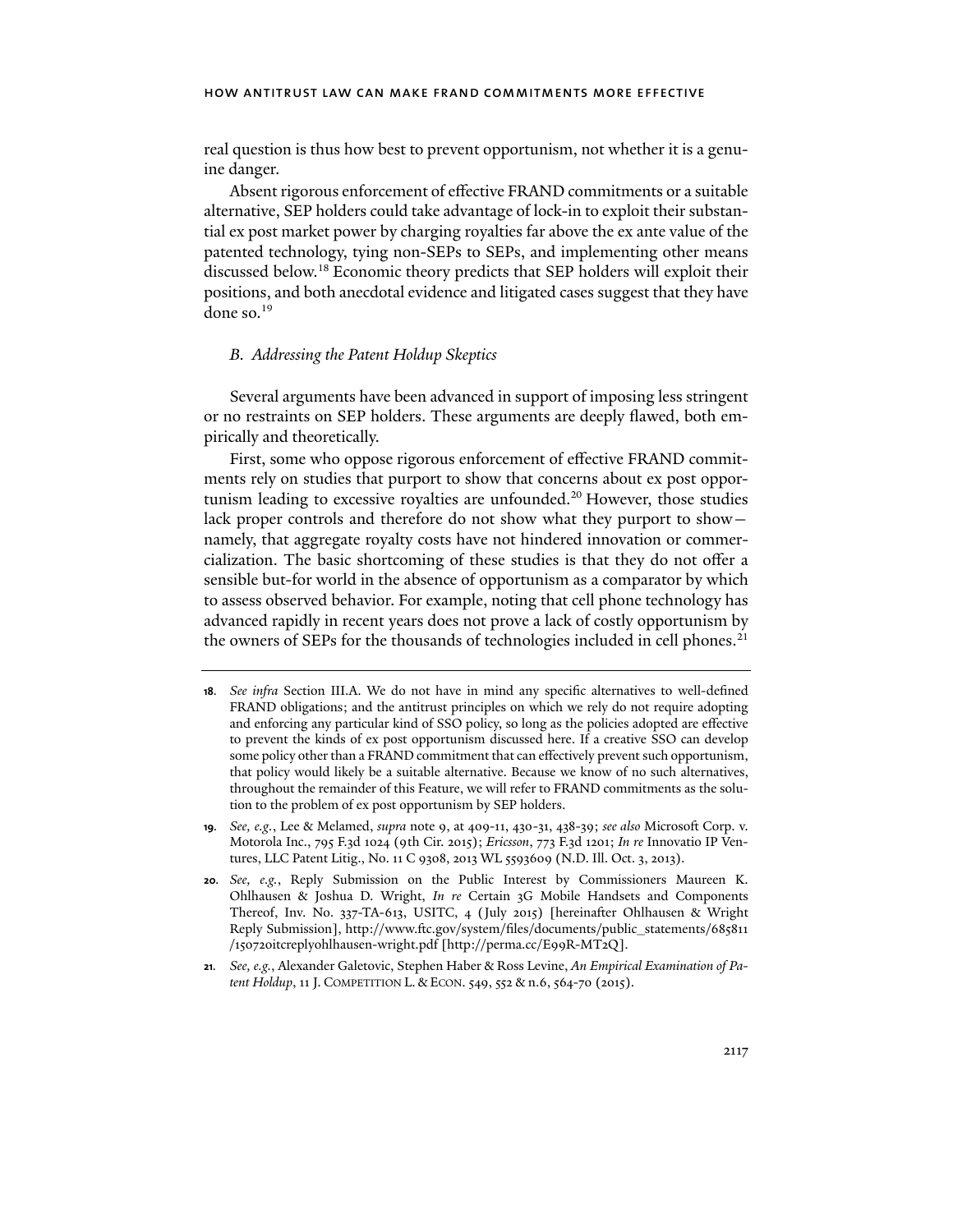Nor do the studies even purport to show that individual holders of asserted patents are not excessively compensated, or rebut the hypothesis that the prospect of such excessive compensation has created perverse incentives for over-patenting and other welfare-reducing strategies.

Second, others express concerns that effective efforts to prevent ex post opportunism will result in under-compensation of SEP holders. Their concerns rest on mistaken assumptions. First, patent holders are not required to make FRAND commitments. These commitments are the result of an ex ante market bargain. When patent holders do make such commitments, they are voluntarily choosing to gain volume (by including their technologies in the standard) in exchange for unit price (by agreeing to charge only FRAND royalties). If the standard is successful, that bargain is generally very profitable; if the standard is not successful, the bargain leaves the SEP holder no worse off than if it had not made the commitment.

Further, enforcing sound, rigorously-defined FRAND commitments would enable SEP holders to recover the ex ante value of their technology—that is, the value of the patented technology before implementers were locked in. Ex ante value reflects what the SEP holder would have been paid by implementers of the standard in an ex ante bargain, and is the proper measure of the market value of the SEPs.<sup>22</sup> As we explain below, effective prevention of ex post opportunism need not, and should not, enable SSOs to act as a buyers' cartel or require SEP holders to accept less than the market value of their patents as determined without ex post opportunism.

Third, some critics of effective measures to prevent ex post opportunism argue that SEP holders, too, are locked in because of the costs they have already incurred in developing the patented technology. They argue that SEP holders are thus vulnerable to opportunistic behavior by implementers of the standard that seek to take advantage of the SEP holders' sunk costs in order to obtain patent licenses at low royalties.<sup>23</sup> This argument is deeply flawed because it rests on a fundamental misunderstanding of how the development of new technologies takes place in a market economy as well as how markets for the licensing of technology operate.

**<sup>22</sup>**. Technology markets, including markets for the licensing of patented technologies, are generally based on such ex ante bargains, and ex ante value is the standard for determining reasonable royalties in patent infringement cases. *See* Bekkers & Updegrove, *supra* note 7, at 24 n.31; *see also* Commonwealth Sci. & Indus. Research Org. v. Cisco Sys., Inc., 809 F.3d 1295, 1305 (Fed. Cir. 2015) ("We therefore reaffirm that reasonable royalties for SEPs generally – and not only those subject to a RAND commitment – must not include any value flowing to the patent from the standard's adoption."); ResQNet.com, Inc. v. Lansa, Inc., 594 F.3d 860, 868-69 (Fed. Cir. 2010) (presenting a hypothetical negotiation between patentee and infringer when the infringement began).

**<sup>23</sup>***. See, e.g.*, Ohlhausen & Wright Reply Submission, *supra* note 20, at 3 n.2.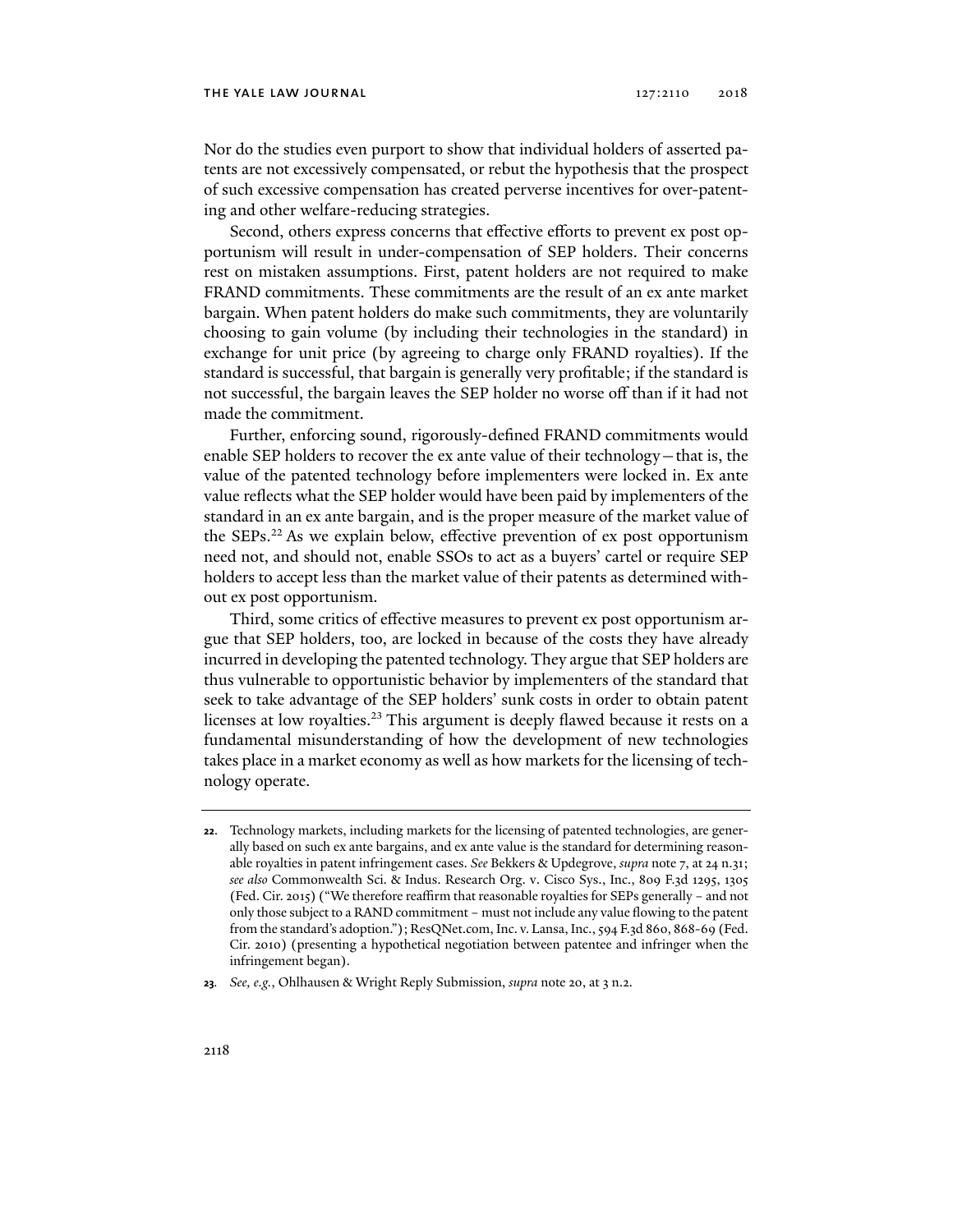Typically, new technologies are licensed only after they have been developed, regardless of whether they are included in an industry standard.<sup>24</sup> By the time the owner of the new technology negotiates licenses with users, the owner has already incurred various R&D expenses. This is common in the development of all types of products.<sup>25</sup> In effect, technology developers make speculative investments. Technology developers thus bear a risk that their technology will not be sufficiently compensated by an arms' length market bargain to provide an attractive return on investment. But in this respect, the situation facing a technology developer seeking to license its intellectual property is no different from that of anyone else that makes a speculative investment, whether in technology, real estate, corporate securities, or any other industry. Regardless of the magnitude of its investment, the investing party will be able to obtain the market value of its asset whenever it endeavors to sell or license it. Requiring that buyers guarantee an adequate return to those who make speculative investments would be antithetical to the operation of the market system and would badly distort investment incentives.

An implementer that has been promised reasonable access to the essential patented technologies faces a very different problem. Unless that promise of access is rigorously defined and enforced, the implementer is vulnerable to extraction of supracompetitive royalties based, not just on the value of the patented technology, but on the entire value of the implementer's standard-compliant product. At the time of negotiation, the implementer is locked in, not just to its investment in the patented technology, but also to all of the other components in the infringing product. The implementer is therefore vulnerable to a kind of ex post opportunism that is very different from the risk knowingly incurred by a technology developer.

In any event, for good reason, antitrust law does not permit a firm introducing a new product or technology to act anticompetitively on the ground that it cannot otherwise obtain sufficient compensation for its sunk R&D costs.26 That

**<sup>24</sup>**. The exception occurs when one or more potential users of the technology agree to fund its development, for example, by entering into a research joint venture with the developer or developers of the technology.

**<sup>25</sup>**. The principles discussed here apply whether or not the firm developing the new technology is vertically integrated into one or more downstream uses of the technology.

**<sup>26</sup>***. See* United States v. Apple, 791 F.3d 290, 298 (2d Cir. 2015) (rejecting the argument that a firm might engage in otherwise illegal conduct if necessary to compete against an incumbent monopoly as "a concept of marketplace vigilantism that is wholly foreign to the antitrust laws"). Indeed, permitting anticompetitive conduct to ensure that a firm receives an adequate return on investment would be the antithesis of antitrust law, which is based on the premise that lawful competition should determine the appropriate rewards to investment. *See, e.g.*, United States v. Socony-Vacuum Oil Co., 310 U.S. 150, 213 (1940); United States v. Trans-Mo. Freight Assoc., 166 U.S. 290, 321-24 (1897).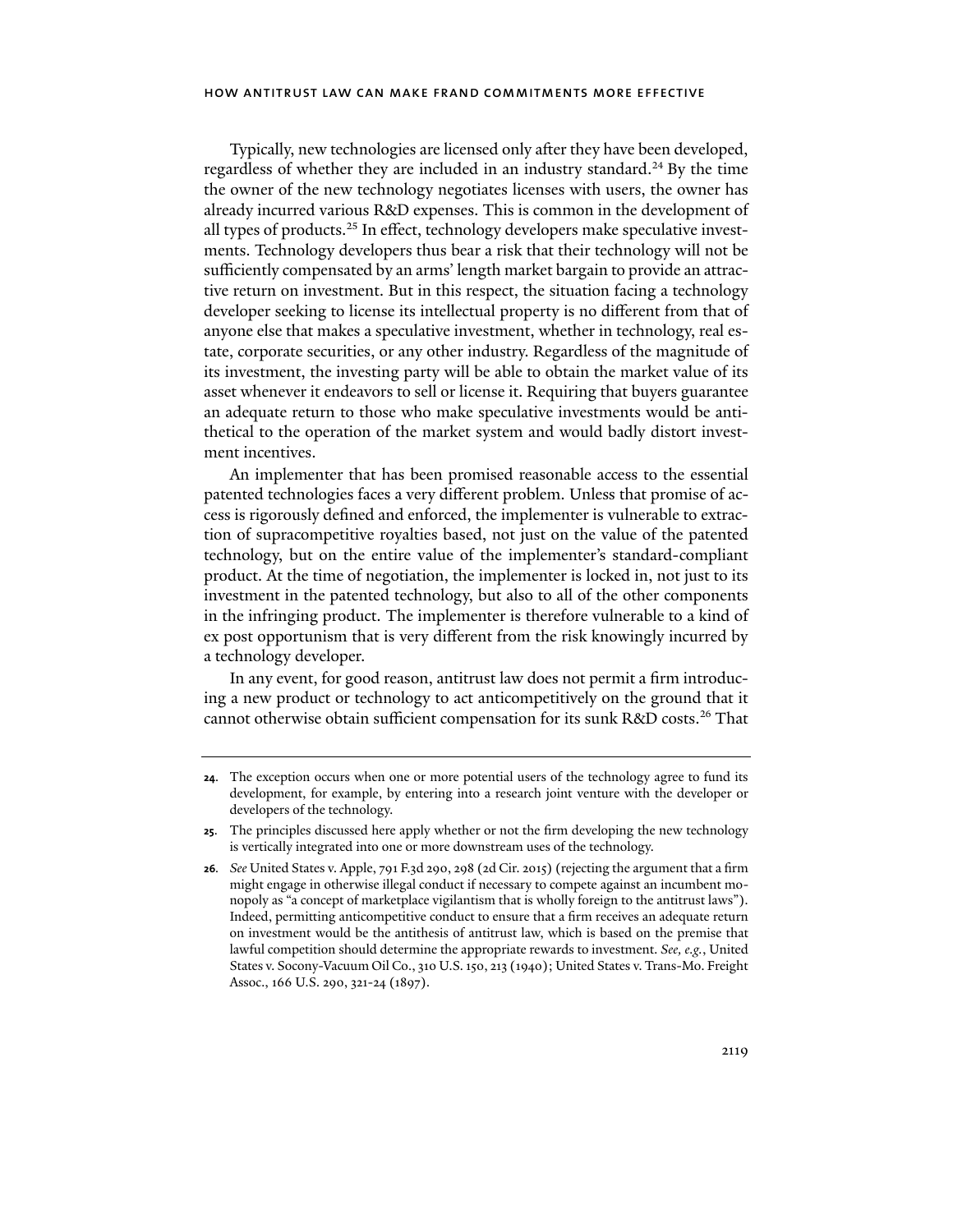kind of self-help would be especially inappropriate in the context of SEP licensing, because enabling SEP owners to engage in opportunism would harm all implementers, including those that would readily pay the patent holder the ex ante value of its invention. Allowing SEP owners to engage in such opportunism would inhibit innovation and the adoption of new technologies by implementers, which are often significant innovators themselves.

Fourth, others who oppose effective measures to prevent ex post opportunism argue that so-called "patent hold-out" by implementers—the unwillingness of some implementers to bargain in good faith for patent licenses—is a more serious problem.<sup>27</sup> We know of no factual support for this argument. Moreover, if the implementers are infringing valid patents, they are required by the patent statute to pay at least a reasonable royalty and may be liable for treble damages.<sup>28</sup> The issue, therefore, is not whether the implementer would prefer not to pay for a license, but rather whether there is a need for special rules in patent infringement cases—unavailable in other settings—to deal with alleged debtors that would rather litigate than settle on the terms offered to them.

In a recent speech, the Assistant Attorney General for Antitrust, Makan Delrahim, made a different argument about what he calls "collective hold-out."29 Delrahim seems to have in mind implementers acting "together within a standard-setting organization" in order "to impose anticompetitive licensing terms" before the standard is established.<sup>30</sup> This concern should provide no basis to permit SSOs to refrain from adopting and enforcing effective FRAND commitments, much less to stop them from doing so.

In the first place, we know of no instance in which the feared "collective holdout" has happened in the context of modern communications and information industries, and Delrahim cites none. Moreover, SSOs are a form of industry and competitor collaboration, and the creation and promotion of standards is usually procompetitive and efficiency-enhancing. These procompetitive activities and

**30***. Id*.

**<sup>27</sup>***. See, e.g.*, Richard A. Epstein & Kayvan B. Noroozi, *Why Incentives for 'Patent Holdout' Threaten To Dismantle FRAND, and Why It Matters*, 32 BERKELEY TECH.L.J. (forthcoming) (manuscript at 15-21), http://ssrn.com/abstract\_id=2913105 [http://perma.cc/22BZ-PTEL].

**<sup>28</sup>***. See* 35 U.S.C. § 284 (2012).

**<sup>29</sup>**. Makan Delrahim, Assistant Att'y Gen., Antitrust Div., Dep't of Justice, Remarks at the USC Gould School of Law's Center for Transnational Law and Business Conference (Nov. 10, 2017), http://www.justice.gov/opa/speech/assistant-attorney-general-makan-delrahim -delivers-remarks-usc-gould-school-laws-center [http://perma.cc/X46Q-KM6N].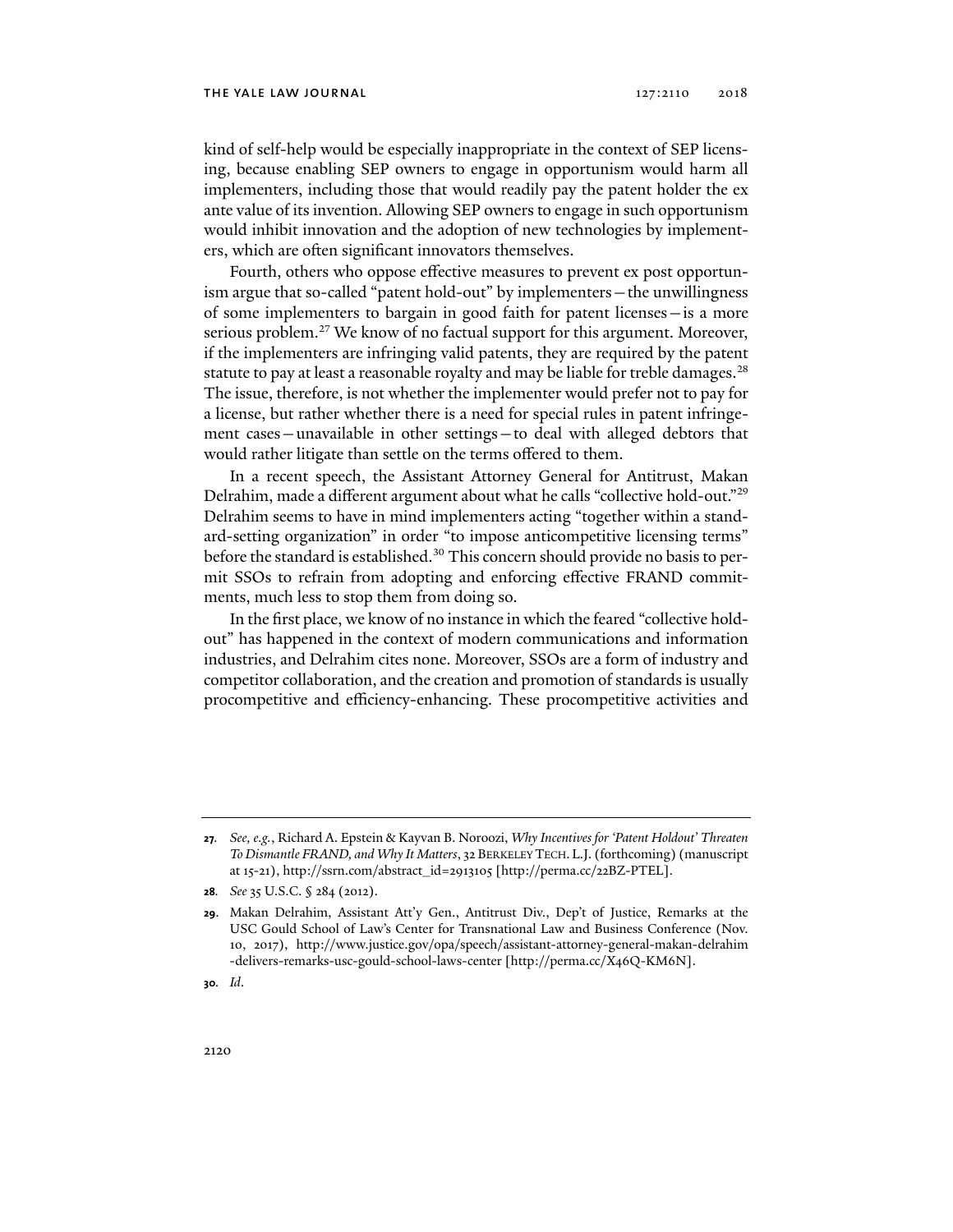rules of SSOs—including FRAND requirements—cannot therefore be condemned as naked, cartel-like behavior. Instead, they should be assessed for antitrust purposes under the Rule of Reason.<sup>31</sup>

This does not mean that FRAND requirements can never violate the antitrust laws. FRAND requirements are intended to ameliorate the problem of ex post monopoly power created by the collective action of the SSO. They should do so by, inter alia, constraining monopoly pricing so that ex post royalties will be closer to the competitive ex ante price. As long as FRAND requirements do not entail the use of market power to force patent holders to accept royalties at lower levels, they should not be regarded as an unlawful exercise of collective buyer power. To our knowledge, no SSO has required patent holders to accept less than the ex ante price; and the kind of effective FRAND commitments we advocate, and believe the law requires, would not require that patent holders do so.

Delrahim suggests that any effort by an SSO to enact meaningful FRAND commitments is problematic because "[e]very incremental shift in bargaining leverage toward implementers of new technologies acting in concert can undermine incentives to innovate."32 But excessive royalties undermine incentives for follow-on innovation and can have adverse economic consequences as well. The patent laws are intended to limit, not maximize, the royalties to which patent holders are entitled.<sup>33</sup> Delrahim's approach is inconsistent with both sound economic analysis and the policies animating patent law. FRAND commitments that reduce excessive royalties further the policies of both the antitrust laws and the patent laws.

Delrahim also suggests more generally that restrictions on the availability of injunctions for patent holders undermine the legal rights of patent holders. This position was squarely rejected by the Supreme Court in *eBay v. MercExchange*, and for good reason. $34$  In the first place, the patent statute gives the patent holder no more than "the attributes of personal property," including whatever rights of

**<sup>31</sup>***. See generally* U.S. DEP'T OF JUSTICE & FED. TRADE COMM'N, ANTITRUST GUIDELINES FOR COL-LABORATIONS AMONG COMPETITORS 8 (2007) ("If, however, participants in an efficiency-enhancing integration of economic activity enter into an agreement that is reasonably related to the integration and reasonably necessary to achieve its procompetitive benefits, the Agencies analyze the agreement under the rule of reason, even if it is of a type that might otherwise be considered per se illegal." (footnote omitted)).

**<sup>32</sup>**. Delrahim, *supra* note 29.

**<sup>33</sup>**. The patent statute specifies and thus limits the infringement remedies to which a patent holder is entitled. *See, e.g*., 35 U.S.C. § 284 (2012) (providing for compensatory damages not less than a "reasonable royalty" and enhanced damages up to a specified maximum in certain cases). Numerous cases have held that there are limits on the amounts a patent holder may recover and that courts will not support efforts to extract greater amounts. *See, e.g*., cases cited *supra* notes 11 and 19.

**<sup>34</sup>**. eBay, Inc. v. MercExchange, L.L.C., 547 U.S. 388, 391-94 (2006).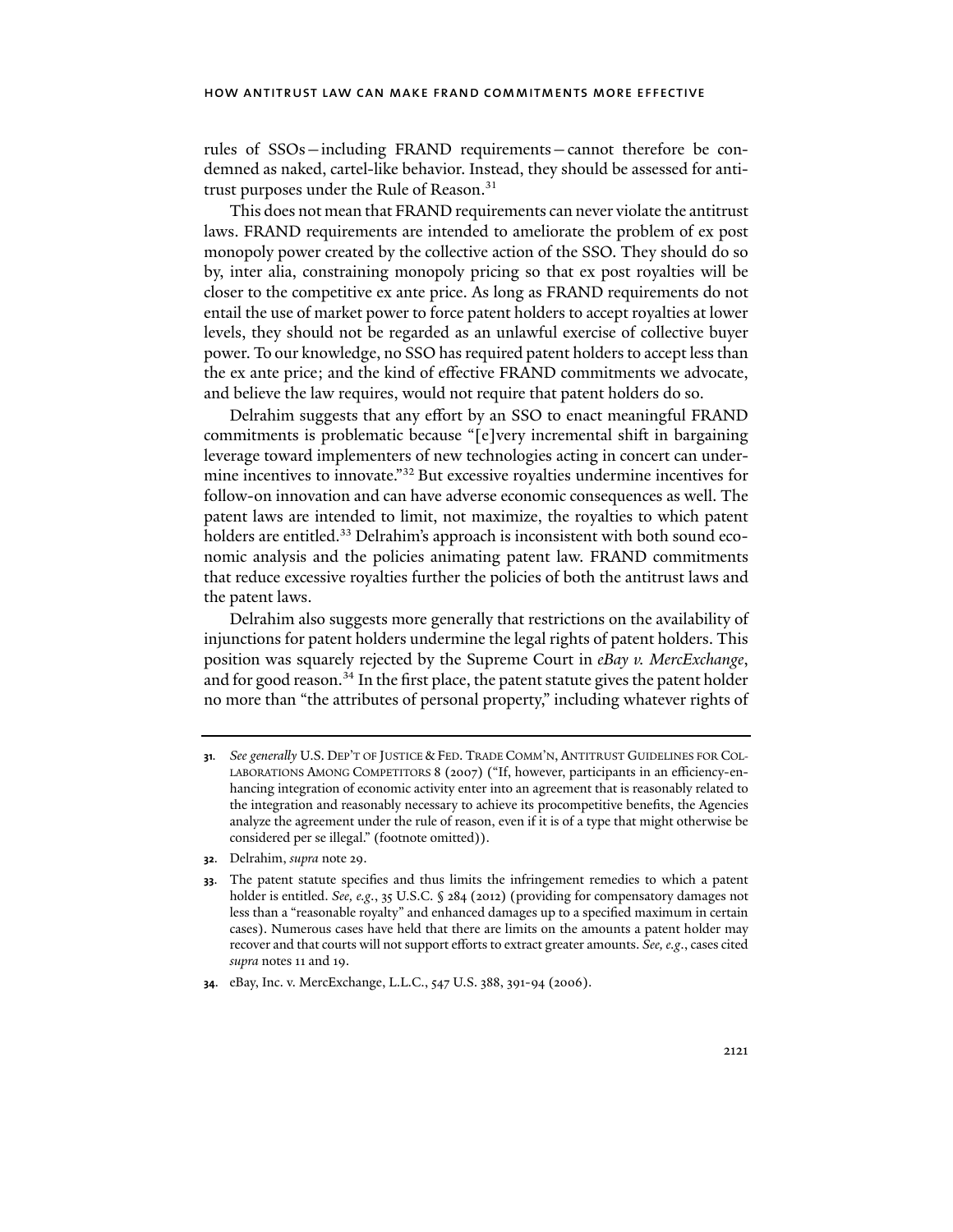exclusion personal property provides.<sup>35</sup> Those rights do not include an unqualified right to an injunction. Moreover, the purpose of patent law is to promote innovation, not to maximize the returns to patent holders; and the remedies for patent infringement provided by the patent statute reflect that goal. Allowing patent holders to use the threat of injunctions to engage in patent holdup would *obstruct* innovation by leading to royalties in excess of those in an ex ante market bargain.

The proper balance, therefore, is to encourage SSOs to adopt effective policies to prevent ex post holdup or other forms of excessive compensation for SEP holders, while prohibiting SSO policies or actions that are likely to force SEP holders to accept compensation at less than the market value of their patents as determined without ex post opportunism.

## **iii. the role for antitrust law to ensure that frand commitments are effective in preventing ex post opportunism**

In this Part, we explain why contract and patent law are not sufficient to ensure that FRAND commitments are effective in preventing ex post opportunism. Antitrust law is also needed to constrain anticompetitive conduct by both SEP holders and SSOs.

Contract and patent law certainly play major roles in rendering FRAND commitments effective. Contract law principles can be employed to determine the FRAND rate and ensure royalties are collected. Contract law also can operate to enforce the "nondiscrimination" prong of a FRAND commitment and thereby prevent SEP owners from discriminating against certain implementers.<sup>36</sup> Patent law operates, following *eBay*, by limiting the use of injunctions for SEP owners that have made FRAND commitments. Patent law also operates by setting reasonable royalties, in principle, at the level to which the SEP owner and the im-

**<sup>35</sup>**. 35 U.S.C. § 261 (2012).

**<sup>36</sup>***. See* TCL Commc'n Tech. Holdings, LTD. v. Telefonaktiebolaget LM Ericsson, No. SACV 14- 341 JVS(DFMx), 2017 WL 6611635, at  $\star$ 55 (C.D. Cal. Dec. 21, 2017) (holding that the nondiscrimination prong in ETSI's rules was designed to ensure that standardization benefits all implementers, so Ericsson's discrimination against TCL was a violation of ETSI's rules, even if that discrimination did not rise to the level of a violation of the Sherman Act).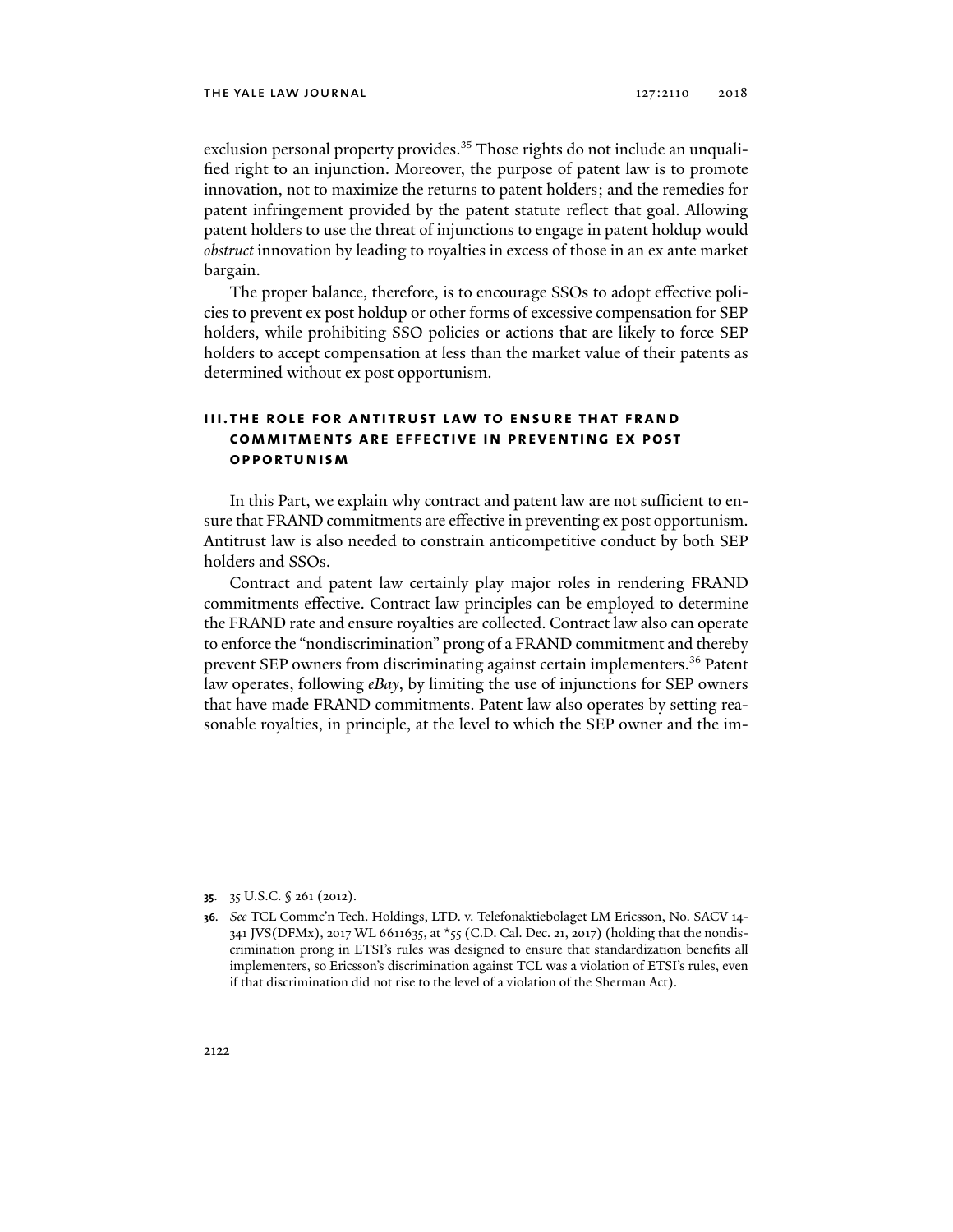plementer would have agreed in a hypothetical negotiation prior to the establishment of the standard, $37$  based on the smallest saleable patent-practicing component of the infringing device.<sup>38</sup>

Experience and economic principles, however, teach that contract and patent law are not sufficient to guard against patent holdup. For a variety of reasons, both court-ordered patent remedies and licenses negotiated in the shadow of litigation tend to overcompensate patent holders, even when they purport to be based on the ex ante value of the patents.39 While the *eBay* case has limited the availability of injunctions in infringement cases involving SEPs, it has not eliminated that possibility or the bargaining leverage that the prospect of an injunction can confer upon SEP holders in royalty negotiations with infringers.<sup>40</sup>

Some scholars have suggested that courts should grant an injunction to a SEP holder if an implementer is found to have refused an offer that was subsequently deemed to have been FRAND-compliant.<sup>41</sup> However, this proposal does not solve the ultimate problem; it would not eliminate the pressure on implementers to accept offers that they regard as noncompliant, for fear that a court

- **38***. See* VirnetX, Inc. v. Cisco Sys., Inc., 767 F.3d 1308, 1327 (Fed. Cir. 2014); LaserDynamics v. Quanta Comput., 694 F.3d 51, 67 (Fed. Cir. 2012).
- **39**. These reasons include, among others, use by courts of ex post factors that reflect lock-in and other commercial developments that tend to exaggerate the apparent value of the patent, allocating to the value of the patent value actually attributable to other components of a multicomponent product, and reliance on license agreements negotiated after lock-in. *See* Lemley & Melamed, *supra* note 16, at 2178 (explaining that patent damages and the risk of such awards allow patent holders to obtain royalties and settlements "in excess of ex ante incremental value of the patented technology"); *see also* Lee & Melamed, *supra* note 9, at 417-33, 438-39 (discussing how the law overcompensates patent holders by "contaminating the hypothetical negotiation with ex post considerations"); Mark A. Lemley & Carl Shapiro, *Patent Holdup and Royalty Stacking*, 85 TEX.L.REV. 1991, 1994-2010 (2007) (discussing how the threat of injunctions and negotiated royalty rates contribute to overcompensation of patent holders).
- **40**. Moreover, *eBay* applies only within the United States and thus does not prevent SEP owners from obtaining bargaining leverage based on the threat of an injunction in other jurisdictions. Nor does it prevent SEP holders from obtaining exclusion orders from the International Trade Commission barring the importation of infringing products. *See* 19 U.S.C. § 1337(a)(1)(B)(i),  $(a)(2), (d)$  (2012).
- **41***. See, e.g.*, Damien Geradin & Miguel Rato, *Can Standard Setting Lead to Exploitative Abuse?: A Dissonant View on Patent Hold-up, Royalty Stacking and the Meaning of FRAND*, 3 EUR.COMPE-TITION J. 101, 118-19 (2007) (arguing that a FRAND commitment should not preclude seeking an injunction when good faith negotiations have failed).

**<sup>37</sup>***. See, e.g.*, Ericsson, Inc. v. D-Link Sys., Inc*.*, 773 F.3d 1201 (Fed. Cir. 2014); *In re* Innovatio IP Ventures, LLC Patent Litig., 2013 WL 5593609, at \*4-8 (N.D. Ill. Oct. 3, 2013); Microsoft Corp. v. Motorola, Inc., No. C10-1823JLR, 2013 WL 2111217, at \*14-20 (W.D. Wash. Apr. 25, 2013); *see also* IP Innovation L.L.C. v. Red Hat, Inc., 705 F. Supp. 2d 687, 689 (E.D. Tex. 2010) ("A reasonable royalty contemplates a hypothetical negotiation between the patentee and the infringer at a time before the infringement began.").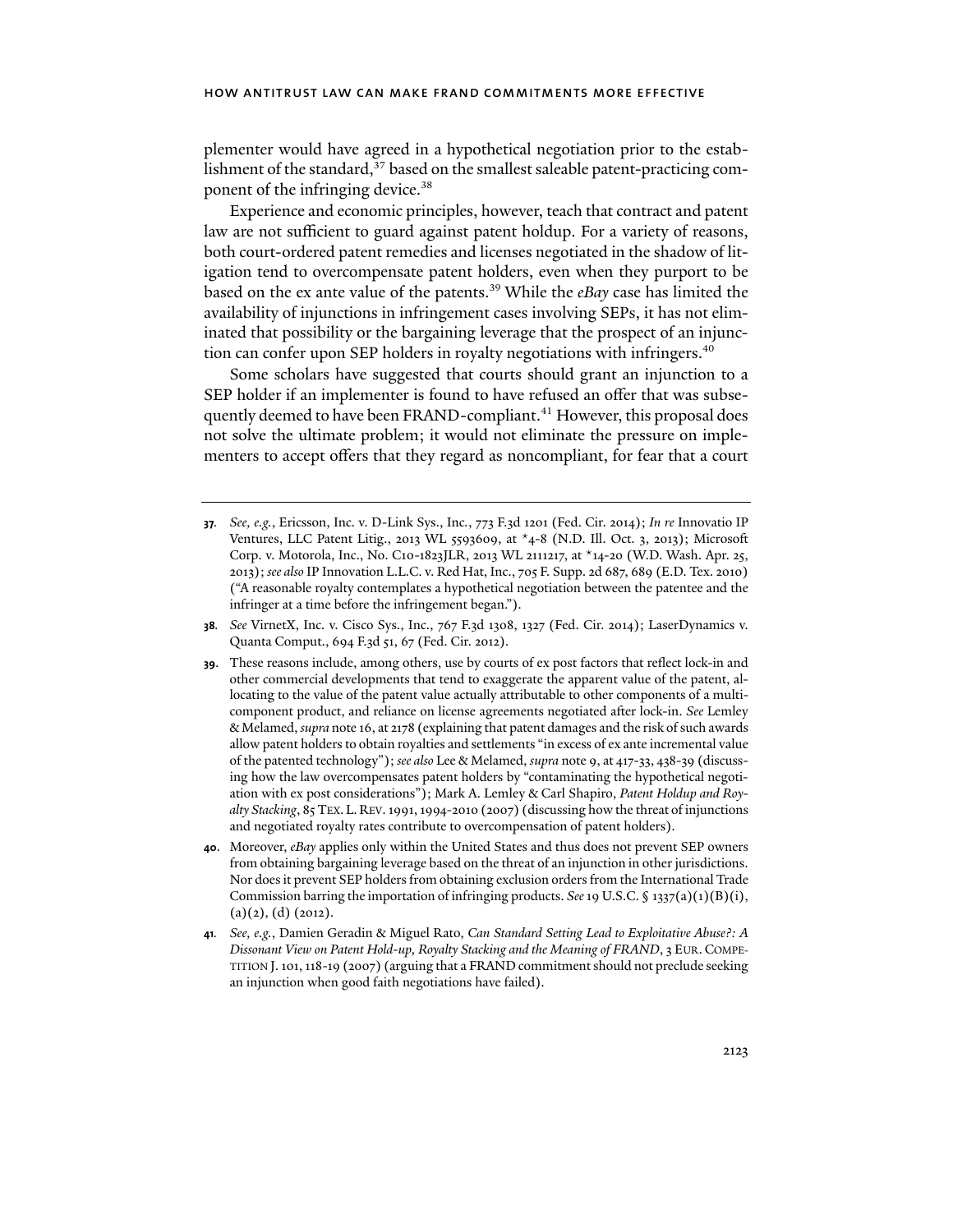will reach a different conclusion at a later time and expose them to patent holdup. That approach would also enable SEP owners to pressure implementers to accept offers even when the implementers believe that the asserted SEPs are not valid or not infringed. Such pressure predictably induces settlements on terms more onerous to implementers than the ex ante value of the SEPs.<sup>42</sup> Instead, the proper approach would be to make injunction remedies available only if the implementer refuses to pay the FRAND rate after that rate has been determined.<sup>43</sup>

#### *A. Anticompetitive Conduct by SEP Holders*

Courts have already recognized that, in some situations, antitrust cases can be brought against SEP holders under Section 2 of the Sherman Act.<sup>44</sup> For example, a SEP holder that makes a FRAND commitment without intending to comply, and thereby induces the SSO to include its technology in the standard, unlawfully obtains its monopoly and thus violates Section 2.<sup>45</sup> In that situation, the SEP holder could be liable for damages to patent holders on technologies wrongfully excluded from the standard, and to implementers harmed by the SEP holder's subsequent exercise of the unlawfully obtained monopoly power.<sup>46</sup> However, these kinds of Section 2 cases are unlikely to have a significant impact on the efficacy of measures designed to prevent ex post opportunism. This is

**43**. This approach gives the implementer an incentive to accept a reasonable offer rather than litigate because the reasonable ex ante value of the patents would appropriately be discounted to reflect the likelihood that the patents would be found to be invalid or not infringed. This is the normal situation when parties negotiate patent licenses in the shadow of litigation in the absence of lock-in, and in circumstances where the court is expected to award ongoing royalties rather than issue an injunction if the patent is found valid and infringed.

**<sup>42</sup>**. The European Court of Justice has taken a better approach, ruling that a SEP holder that has made a FRAND commitment cannot obtain an injunction against an implementer unless it has first made a royalty offer to that implementer and "the alleged infringer has not diligently responded to that offer, in accordance with recognised commercial practices in the field in good faith . . . [with] no delaying tactics." *See* Case C-170/13, Huawei Techs. Co. v. ZTE Corp., 2015 E.C.R. C 302. Even this approach, however, does not eliminate the bargaining leverage created for the SEP holder from the risk that the implementer will be wrongfully found after-the-fact not to have engaged in good faith negotiation.

**<sup>44</sup>**. 15 U.S.C. § 2 (2012).

**<sup>45</sup>**. Broadcom Corp. v. Qualcomm Inc., 501 F.3d 297, 303 (3d Cir. 2007) (holding that the plaintiff had stated a claim for monopolization under Section 2 of the Sherman Act when the defendant intentionally deceived private standards-determining organizations); *see also* Conwood Co. v. United States Tobacco Co., 290 F.3d 768, 788 (6th Cir. 2002) (determining that misrepresentation and other tortious conduct can meet the anticompetitive conduct element of unlawful monopolization).

**<sup>46</sup>***. Cf.* Walker Process Equip, Inc. v. Food Mach. & Chem. Corp, 382 U.S. 172 (1965) (holding that the enforcement of a patent procured by fraud may violate Section 2 of the Sherman Act and that damages may be available to the injured party).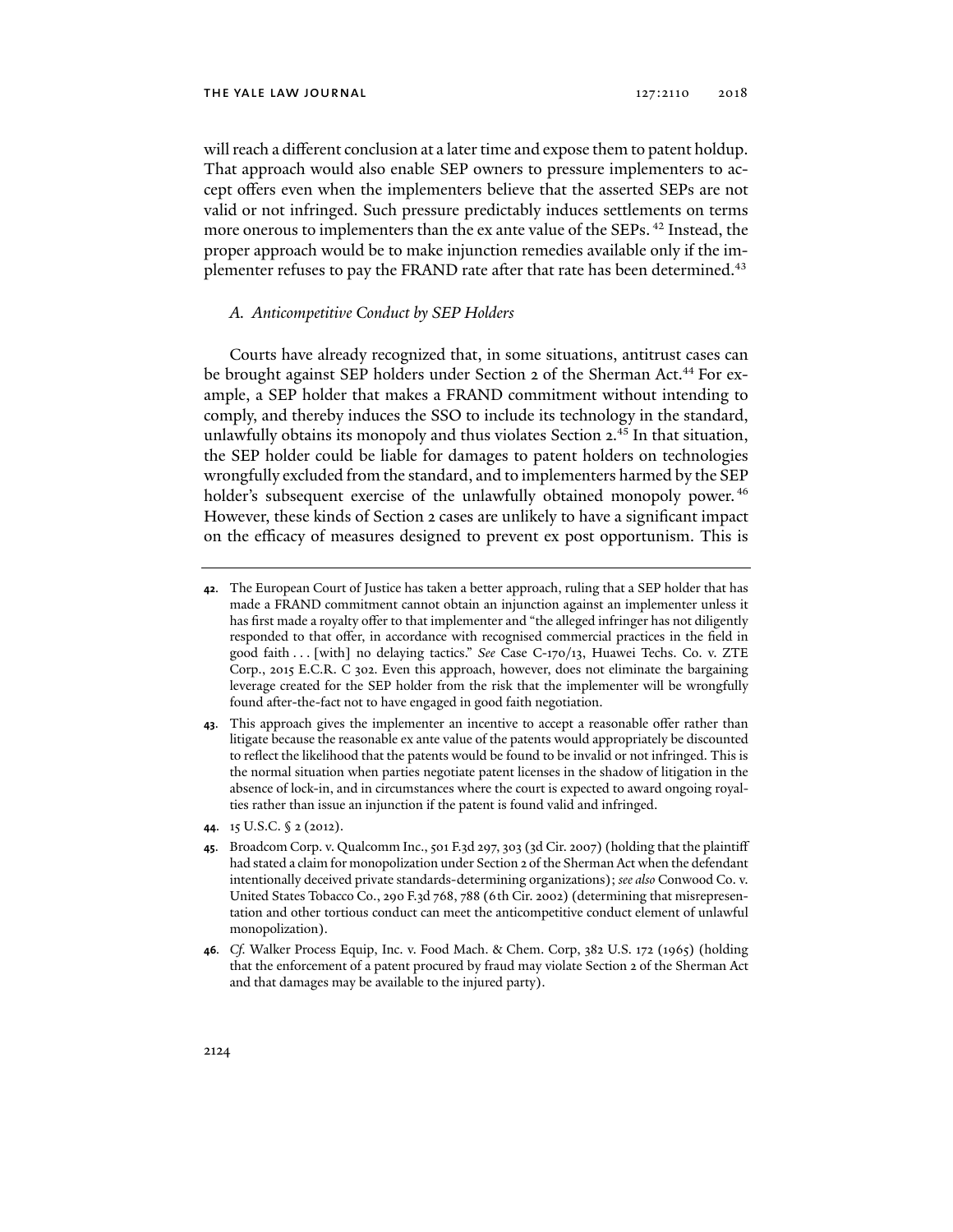because they require the plaintiff to prove both that the FRAND commitment was fraudulent when made and that it caused the inclusion of the patented technology in the standard and, thus, created the SEP holder's monopoly. Both of these prongs are problematic and difficult to prove: a well-counseled firm can avoid creating discoverable materials showing that it never intended to abide by its FRAND commitment, and a plaintiff will have a difficult time proving at the time of trial several years later that a given standard would not have been adopted absent the SEP holder's FRAND commitment.

Plaintiffs may bring other antitrust claims against SEP holders, depending on the particular conduct and circumstances. First, a SEP holder might violate Section 2 if it refuses to license to an implementer in violation of a FRAND commitment, and if that refusal enables the SEP holder to gain or preserve market power in a market in which the implementer does or would otherwise compete.<sup>47</sup> At first glance, an antitrust claim of that type might seem to face long odds. The Federal Circuit held in *CSU, LLC v. Xerox Corp.* (*CSU*) that a unilateral refusal to license a lawfully obtained patent does not violate the antitrust laws.<sup>48</sup> Although that case has been soundly criticized for giving patent holders an exemption from the antitrust laws that is not required by the patent statute and is not available to owners of tangible property,<sup>49</sup> and the Supreme Court has in recent years repeatedly overturned Federal Circuit law that it found to be too protective of patent holders, the Court has not yet directly departed from or cast doubt on *CSU*'s holding. More important, in *Verizon v. Trinko*,<sup>50</sup> the Supreme Court expressed great skepticism about unilateral, unconditional refusal-to-deal cases. *Trinko* involved violations of regulatory duties imposed by the Telecommunications Act of 1996 and enforced by the Federal Communications Commission (FCC). The Court held that violation of a non-antitrust requirement is not sufficient for a refusal to deal to be deemed wrongful or anticompetitive conduct for

**<sup>47</sup>***. See generally* Aspen Skiing Co. v. Aspen Highlands Skiing Corp., 472 U.S. 585 (1985) (holding that a monopolist violated Section 2 of the Sherman Act when it refused to engage in otherwise profitable dealings with another firm in order to gain market power).

**<sup>48</sup>***. In re* Indep. Serv. Orgs. Antitrust Litig. (CSU, LLC v. Xerox Corp.), 203 F.3d 1322, 1327 (Fed. Cir. 2000) ("In the absence of any indication of illegal tying, fraud in the Patent and Trademark Office, or sham litigation, the patent holder may enforce the statutory right to exclude others from making, using, or selling the claimed invention free from liability under the antitrust laws.").

**<sup>49</sup>***. See, e.g.*, A. Douglas Melamed, Ali M. Stoeppelwerth & Barbara Blank, *Refusals to Deal in Patents and Patented Goods*, *in* 3 ISSUES IN COMPETITION LAW AND POLICY 2061, 2071-73 (Wayne D. Collins, et al. eds., 2008); Howard A. Shelanski, *Unilateral Refusals to Deal in Intellectual and Other Property*, 76 ANTITRUST L.J*.* 369, 387 (2009).

**<sup>50</sup>**. Verizon Commc'ns Inc. v. Law Offices of Curtis V. Trinko, LLP, 540 U.S. 398 (2004).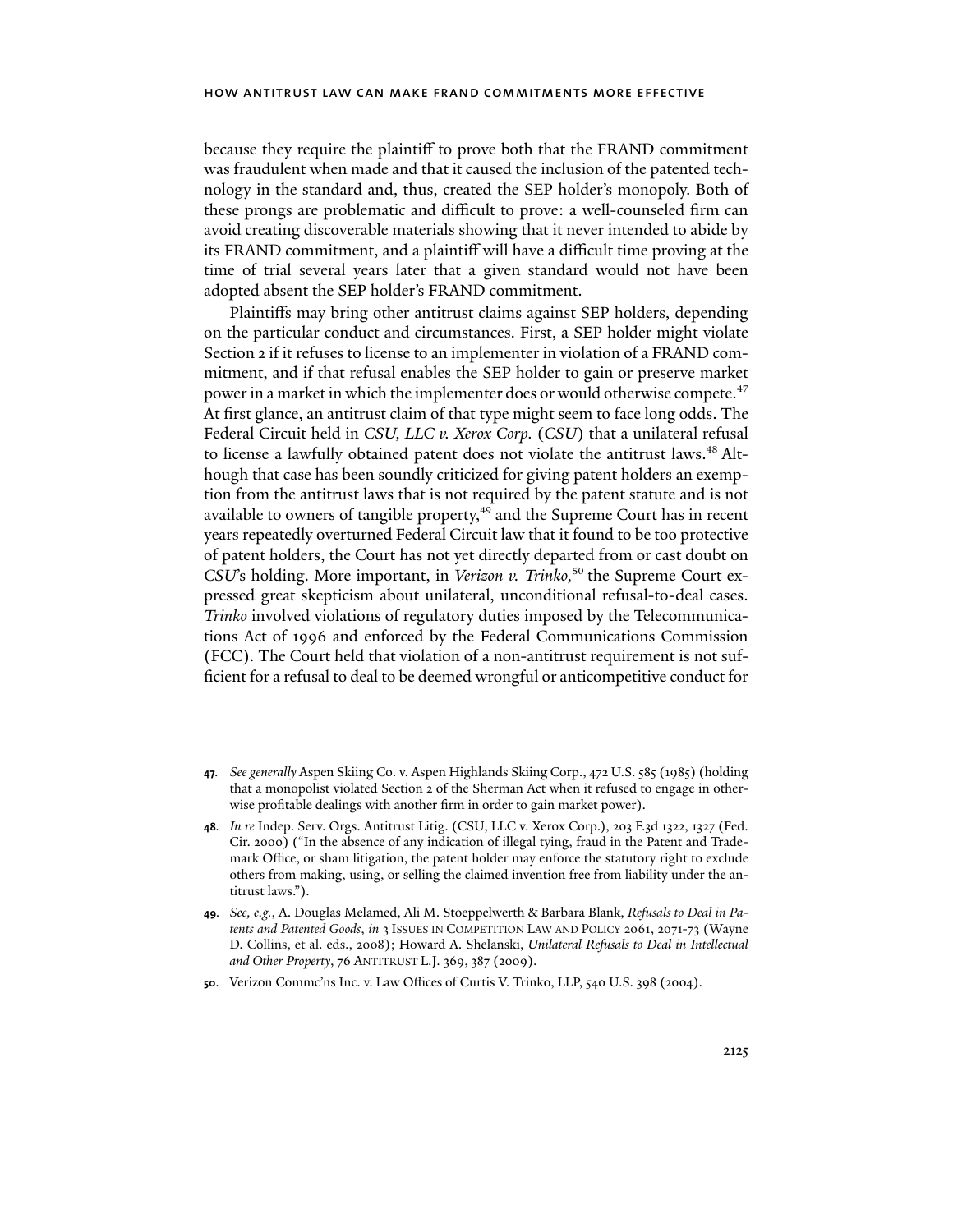antitrust purposes.<sup>51</sup> Some have understood the decision to mean that termination of a prior course of dealing might be necessary for a successful refusal-todeal claim.52 In the absence of a FRAND commitment, a simple, unilateral refusal to license case would be unlikely to succeed.

There is, however, another line of antitrust cases that would support finding antitrust liability for a refusal to deal that violates a FRAND commitment. These are cases in which a monopolist uses a refusal to deal to extend its regulated monopoly into an unregulated downstream market, in order to exercise market power that it was unable to exercise in the regulated market. The Supreme Court embraced such a theory in *Otter Tail Power Co. v. United States.*<sup>53</sup> William Baxter, Assistant Attorney General for Antitrust in the Reagan Administration, famously vowed to litigate "to the eyeball" the government's case against AT&T, which was based on this theory of regulatory evasion.<sup>54</sup> The Department of Justice ultimately settled that case when AT&T agreed to be broken into eight separate companies, each of which was subject to significant post-divestiture restrictions. By analogy, a SEP holder's refusal to license in violation of a FRAND commitment under circumstances that enable or enhance the creation of market power in a related market not subject to a FRAND commitment would seem to violate Section 2. This would be true if the refusal to deal enhanced the SEP holder's market power as an implementer of the standard or if the SEP holder's refusal to deal enabled an unaffiliated implementer to gain market power for which it compensated the SEP holder by inflated royalties for a license to the SEPs or otherwise.<sup>55</sup>

Second, a SEP holder's violation of the nondiscrimination requirement of a FRAND commitment could also violate Section 1 of the Sherman Act. If a SEP

**<sup>51</sup>**. *Id.* at 405-06, 415.

**<sup>52</sup>***. See, e.g.*, Jonathan I. Gleklen, *The ISO Litigation Legacy of* Eastman Kodak Co. v. Image Technical Services*: Twenty Years and Not Much to Show for It*, 27 ANTITRUST 56, 61 (2012). Lower courts have taken up this line of reasoning. *See, e.g.*, Kinderstart.com LLC v. Google, Inc., 2006 WL 3246596, at \*10 (N.D. Cal. July 13, 2006) (dismissing a refusal to deal claim against Google by reasoning that, as distinguished from the defendant in *Aspen Skiing Co*., defendant Google had not had prior dealing with the plaintiff ).

**<sup>53</sup>**. 410 U.S. 366 (1973).

**<sup>54</sup>***. See* Judi Hasson, *Justice Department to Press AT&T Case*, UPI (Apr. 9, 1981), http://www.upi .com/Archives/1981/04/09/Justice-Department-to-press-ATT-case/4428355640400 [http:// perma.cc/6DYC-ZW8X]. Baxter stated: "I intend to litigate it to the eyeball . . . . I do not intend to fold up my tent and go away because the Department of Defense has expressed its concern." *Id.*

**<sup>55</sup>**. In the latter case, the SEP holder would in effect both evade regulation of its patent monopoly and sell its market power to the implementer. The arrangement might be deemed to be a conspiracy to monopolize in violation of Section 2 or an unlawful agreement in violation of Section 1.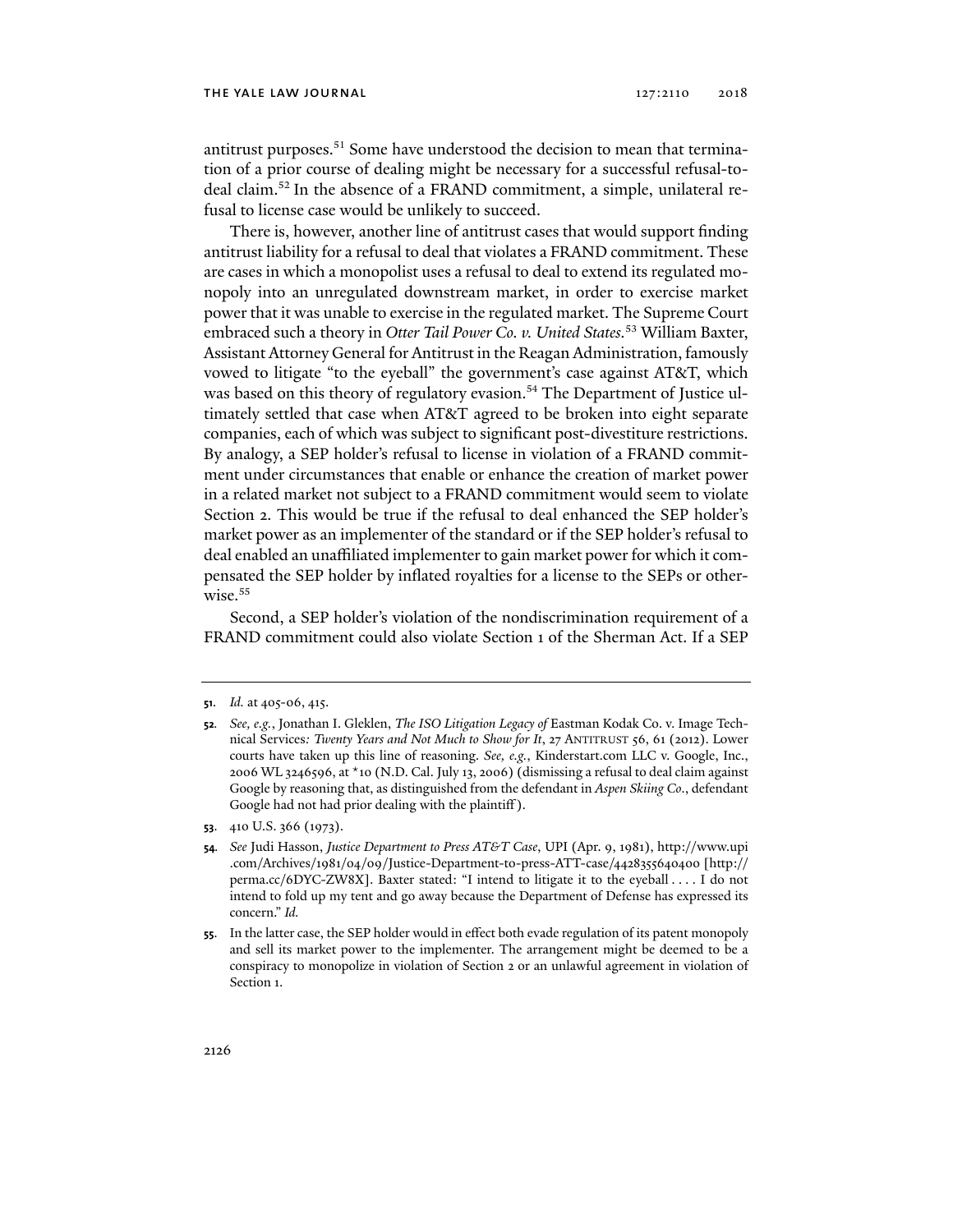holder agrees to give certain implementers exclusive licenses or grant them preferential terms, those agreements could violate Section 1 of the Sherman Act if they injure or are likely to injure competition among implementers.56 The fact that the exclusive or preferential licenses violated the SEP holder's FRAND commitment would not be material to the violation, but it would probably influence the antitrust decision maker and, depending on the factual context, could undermine the SEP holder's efforts to demonstrate that those licenses served some procompetitive purpose.

Third, a SEP holder's insistence on tying SEPs together with other patents (or goods) in licensing deals could be seen as violating Section 1. By insisting that implementers that want a license to the SEPs also license non-SEP patents, the SEP holder can extract more consideration for the non-SEP patents than it otherwise could. That extra consideration is properly attributable to the SEPs, so the scheme can be seen as a means of obtaining more than a "reasonable" royalty for the SEPs and thus a violation of the FRAND commitment, much like the regulatory evasion in *Otter Tail*. In most instances, there is separate demand for the SEPs and the other patents, so they are likely to be deemed separate products for tying purposes.<sup>57</sup> Therefore, because the SEP holder has market power in the technology market in which the SEPs are licensed, the arrangement could well be deemed an unlawful tying arrangement.<sup>58</sup>

The SEP holder might respond by pointing to language in *Jefferson Parish*  suggesting that the Court's quasi per se rule applicable to tying applies only where the buyer (in this case, the implementer) does not *want* to buy the tied product (in this case, the license to the non-SEP patents) from the seller.59 On the basis of that language, the SEP holder might argue that the tying arrangement does not violate the antitrust laws if the implementer wanted to license both the SEPs and the non-SEPs, even if the implementer would have preferred that they not be tied together. However, it is doubtful that the brief passage from *Jefferson Parish*, which was written in a very different context, can be read so

**<sup>56</sup>***. See, e.g*., *In re* Toys "R" Us, Inc., 5 Trade Reg. Rptr. (CCH) ¶24,516 (F.T.C., Dkt. 9278, Oct. 13, 1998), *aff 'd on other grounds sub nom*, Toys "R" Us, Inc. v. FTC, 221 F.3d 928 (7th Cir. 2000) (noting that "it is hornbook law that exclusive dealing contracts that tie up 40% or more of the supply in a relevant antitrust market can create cognizable competitive problems"); Twin City Sportservice, Inc. v. Charles O. Finley & Co., 676 F.2d 1291 (9th Cir. 1982) (holding that exclusive dealing contracts for concession rights at sports arenas violated the rule of reason).

**<sup>57</sup>***. See* Jefferson Par. Hosp. Dist. No. 2 v. Hyde, 466 U.S. 2, 18-22 (1984) (holding that products are deemed to be separate products for tying purposes if there is separate demand for them).

**<sup>58</sup>***. See id.* at 9, 13-14 (holding that the tying of separate products when the seller has market power over at least one of them is unlawful per se.).

**<sup>59</sup>***. Id.* at 12 (explaining that an unlawful tying arrangement involves forcing a buyer to purchase something that the buyer "either did not want at all, or might have preferred to purchase elsewhere on different terms").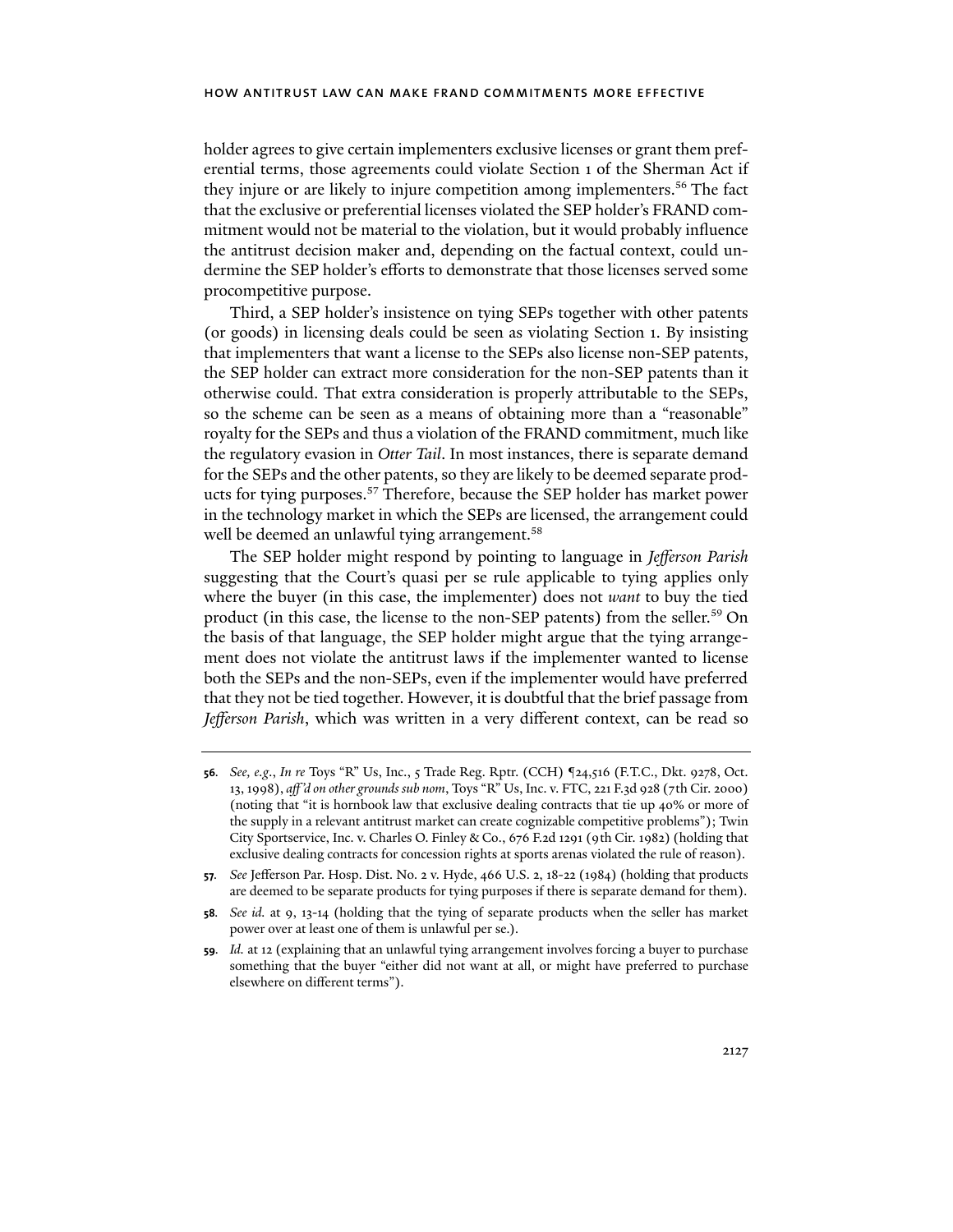broadly. Even if that language might ordinarily preclude a tying claim involving multiple products that the buyer wants to purchase from the seller, it should not do so in the case of a tying arrangement that violates a FRAND commitment. The rationale for the *Jefferson Parish* dicta is a variation of the one-monopolyprofit theory—the idea that, if the buyer wants to purchase both the tying and the tied product from the seller, the seller cannot increase its market power by, in effect, allocating some of the consideration for the tying product to the tied product. This rationale has no application in the FRAND context, where the SEP holder has already agreed to limits on its market power. The tying arrangement simply serves to enable the SEP holder to violate the FRAND commitment and thus to exercise market power not otherwise available to it.<sup>60</sup>

## *B. Anticompetitive Conduct by SSOs and Their Members*

Antitrust enforcement aimed only at SEP holders is not sufficient to prevent or remedy ex post opportunism. First, as described in Part I, that kind of enforcement must be implemented separately for each patent holder, and for many standards, there are hundreds or even thousands of SEP holders. Second, some of the most common kinds of opportunism are arguably beyond the reach of antitrust claims against SEP holders.<sup>61</sup> Moreover, enforcement aimed at SEP holders is not directed at the basic problem: the failure of the SSOs to take adequate steps to prevent the ex post opportunism that the SSOs' conduct enabled.

There is, therefore, another important role for Section 1 of the Sherman Act to help guard against ex post opportunism by SEP holders—one that the courts have not yet had occasion to recognize. This role is soundly based on well-established Supreme Court precedent regarding the application of Section 1 to activities by SSOs and their members.

#### *1. The Basic Legal Principles*

The starting point in the analysis is the recognition that, while SSOs provide substantial economic value, they also inherently give rise to antitrust risks. SSOs are large, industry-wide organizations whose members include multiple competitors in various industry segments. Collaboration among competitors needs

**<sup>60</sup>***. See* Erik Hovenkamp, *Tying, Exclusivity, and Standard-Essential Patents*, 19 COLUM. SCI. & TECH. L. REV. 79, 85-87 (2017).

**<sup>61</sup>***. See, e.g.*, Rambus Inc. v. FTC, 522 F.3d 456, 467 (D.C. Cir. 2008) (holding that avoiding a FRAND obligation is not itself injury to competition for purposes of Section 2 of the Sherman Act).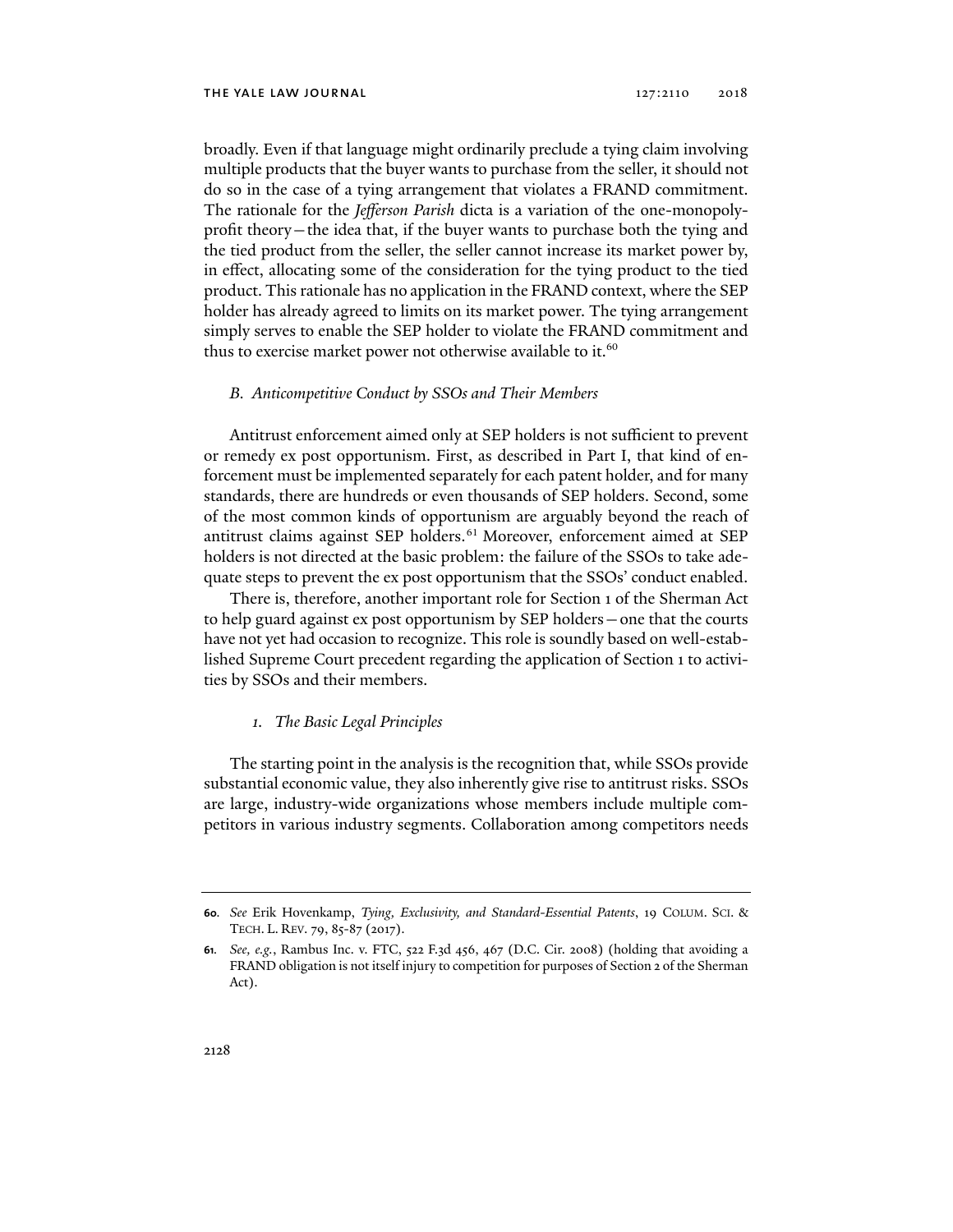to be conducted with great care, lest it reduce competition beyond what is necessary to achieve benefits of greater value. It is inconceivable, for example, that competitors could ordinarily agree on product specifications without violating Section 1, which prohibits unreasonable restraints of trade or anticompetitive agreements.<sup>62</sup> Public technology standards established by SSOs are nevertheless generally lawful because they are necessary to facilitate interoperation and interconnection of technology-dependent devices. They can also address problems of coordination among suppliers of complements, which does not ordinarily give rise to antitrust concerns.63 Trickier from an antitrust perspective, they also facilitate coordination among competitors in a way that can enhance competition and promote economic efficiency.<sup>64</sup>

Despite the procompetitive benefits generally associated with standard setting by SSOs, such activities do not fall into a safe harbor insulated from the antitrust laws. To the contrary, the Supreme Court and the lower courts have repeatedly held that both SSOs and their members can violate Section 1 of the Sherman Act. For example, in *Allied Tube & Conduit Corp. v. Indian Head, Inc*., the Supreme Court held that a group of manufacturers violated Section 1 when they manipulated the standard selection process in order to exclude a competing technology from the standard.<sup>65</sup> And in *American Society of Mechanical Engineers*, *Inc. v. Hydrolevel Corp.*, the Court found that a scheme by a member company and an officer of the SSO to cause a competitor's product to be wrongfully deemed noncompliant with the standard violated both Sections 1 and 2 of the Sherman Act.<sup>66</sup>

- **62***. See, e.g.*, Nat'l Macaroni Mfrs. Ass'n v. FTC, 345 F.2d 421 (7th Cir. 1965) (holding that an agreement among members of a trade association restricting the ingredients to be used in macaroni and other products violates the antitrust laws).
- **63***. See, e.g.*, *Antitrust Enforcement and Intellectual Property Rights: Promoting Innovation and Competition*, U.S. DEP'T OF JUSTICE &FED.TRADE COMM'N 33-56 (2007), http://www.ftc.gov/sites /default/files/documents/reports/antitrust-enforcement-and-intellectual-property-rights -promoting-innovation-and-competition-report.s.department-justice-and-federal-trade -commission/p040101promotinginnovationandcompetitionrpt0704.pdf [http://perma.cc /E2HL-KQAC].
- **64***. See, e.g.*, *id.* at 57-86; *see also* Broad. Music, Inc. v. Columbia Broad. Sys., Inc., 441 U.S. 1 (1979) (holding that an arrangement for blanket licensing fees set by a licensing agency addressed difficult coordination problems and thus was not per se unlawful).
- **65**. 486 U.S. 492 (1988). The Court explained that industry-wide standard setting is permitted under the antitrust laws "only on the understanding that it will be conducted in a nonpartisan manner offering procompetitive benefits." *Id.* at 506-07.
- **66**. 456 U.S. 556 (1982); *see also* Radiant Burner, Inc. v. Peoples Gas Light & Coke Co., 364 U.S. 656 (1961) (holding that the association's certification process operated as group boycott that wrongfully excluded the competitor's product).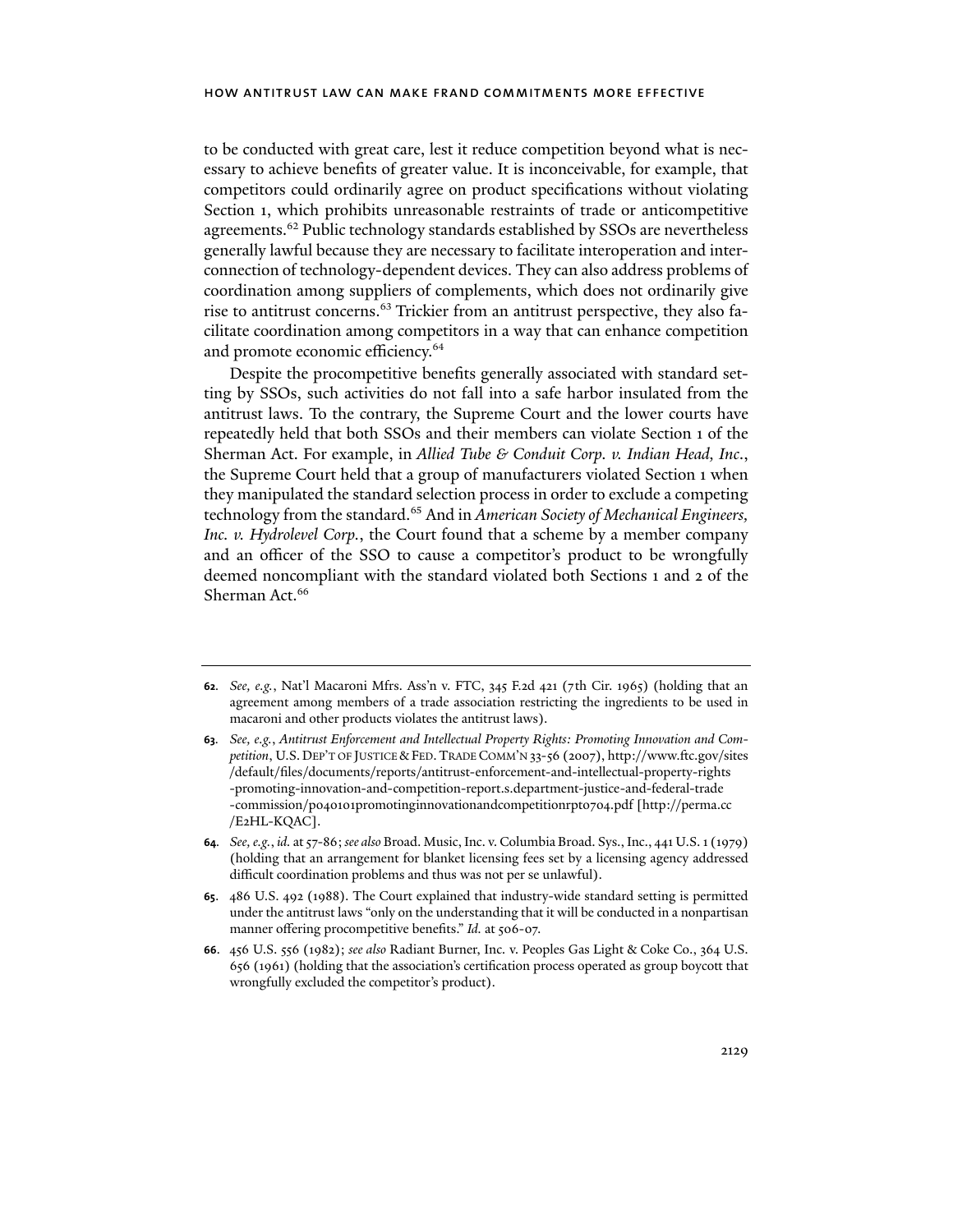The key antitrust question, therefore, is: how does the law reconcile the legitimate purpose of collaborative standard setting with its likely creation of market power for SEP holders? The answer is found in the fundamental principle of antitrust law that, when firms—and especially competitors—collaborate, even for a legitimate purpose, their collaboration must be no more restrictive of competition than reasonably necessary to enable achievement of the legitimate purpose.

This principle has its origins in the common law<sup>67</sup> and in some of the earliest U.S. antitrust cases.<sup>68</sup> It means not just that the collaboration in question—for present purposes, SSO rules and practices regarding the creation of standards and the licensing of SEPs—must on balance enhance competition or consumer welfare, but also that the collaboration is unlawful if a different set of rules and practices could largely achieve the intended benefits with less harm.<sup>69</sup> As the Court explained in *Allied Tube*, "[a]n association cannot validate the anticompetitive activities of its members simply by adopting rules that fail to provide . . . safeguards" against conduct by members "with economic interests in restraining competition."70

This principle has repeatedly been expressed in lower court decisions and antitrust enforcement agency guidelines. In *Kreuzer v. American Academy of Periodontology*, which concerned the lawfulness of a professional association's rules of practice, the court reasoned as follows: "[A] practice intended to benefit the public may have *a collateral adverse effect* on competition. If it does, then such a practice must be *the least restrictive means* of achieving the desired goal and the public benefit rendered must outweigh the adverse effect on competition."<sup>71</sup> And the U.S. enforcement agencies' Competitor Collaboration Guidelines make clear that when a collaboration among competitors harms competition or creates market power—as the creation by SSOs of monopoly power for SEP holders surely does—that harm must be justified by an offsetting, procompetitive justification.

**<sup>67</sup>***. See, e.g.*, Horner v. Graves (1831), 131 Eng. Rep. 735; 7 Bing. 735, 743 (describing a "reasonable restraint of trade" as not "larger than . . . necessary" or "so large as to interfere with the interests of the public").

**<sup>68</sup>***. See, e.g.*, United States v. Addyston Pipe & Steel Co., 85 F. 271, 282 (6th Cir. 1898) (Taft, J.) ("[N]o . . . restraint of trade can be enforced unless . . . it is merely ancillary to the main purpose of a lawful contract, and necessary to protect the covenantee['s] . . . enjoyment of the legitimate fruits of the contract, or . . . from the dangers of an unjust use of those fruits by the other party.").

**<sup>69</sup>***. See* C. Scott Hemphill, *Less Restrictive Alternatives in Antitrust Law*, 116 COLUM. L. REV. 927, 937 (2016) (explaining that the "less restrictive alternative" principle "goes beyond the neteffects test" and asks whether there is an alternative to the conduct in question "that serves the same beneficial goal with less anticompetitive effect").

**<sup>70.</sup>** 486 U.S. at 509.

**<sup>71</sup>**. 735 F.2d 1479, 1496 (D.C. Cir. 1984) (emphasis added).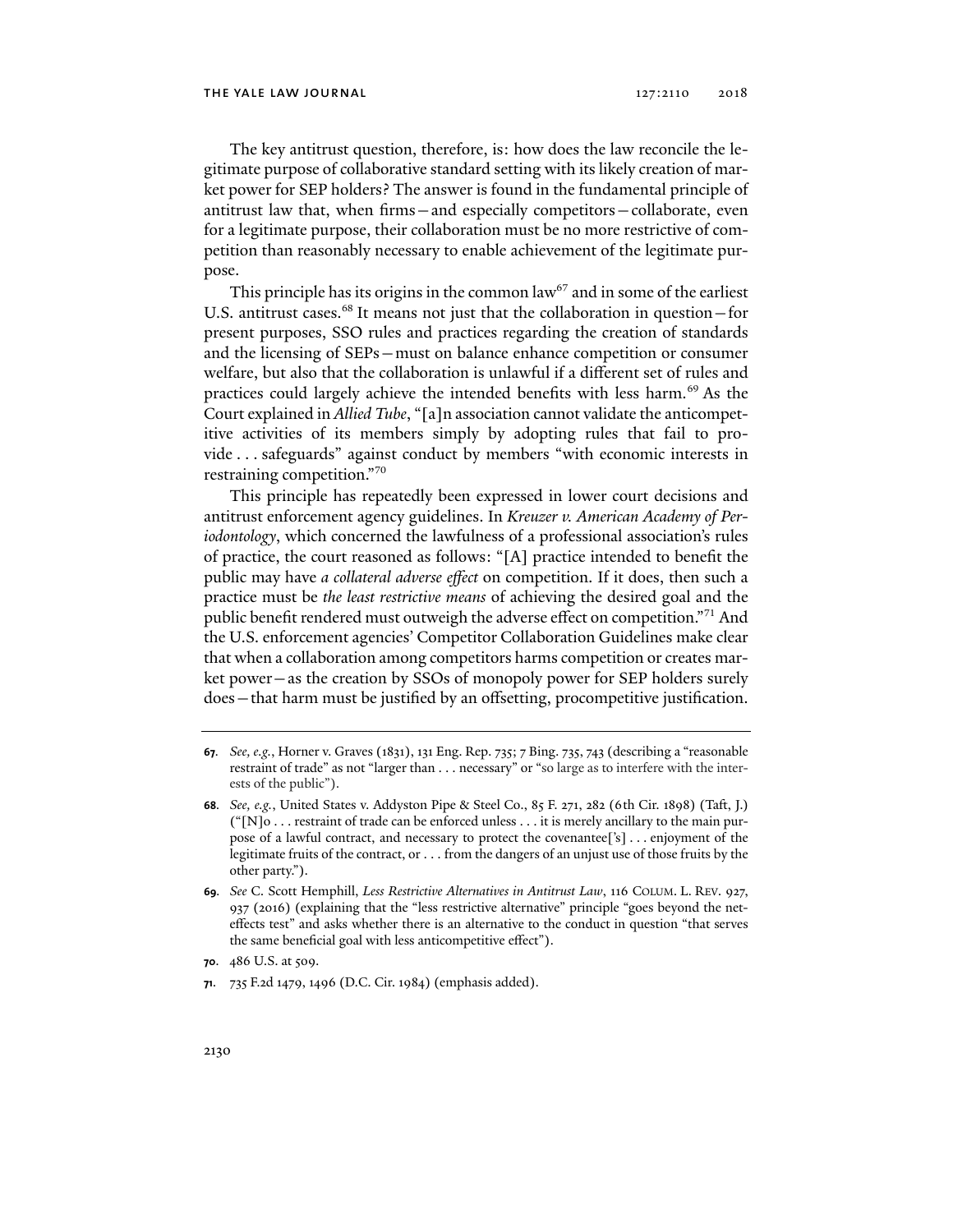It is not enough to show that the collaboration created procompetitive efficiencies,. To the contrary, if the participants "could achieve similar efficiencies by practical, significantly less restrictive means," the enforcement agencies regard the competitive harm as not necessary to achieve the procompetitive benefits and thus not justified by them.<sup>72</sup>

In the standard-setting context, this principle requires that the SSO and its members take effective steps to minimize the harm from the monopolies that their collaboration confers upon SEP holders. Unless the SSO can demonstrate that it would have been unable to promulgate the standard or a suitable alternative without permitting the opportunistic ex post exercise of market power by SEP holders, the SSO must either avoid the inclusion of patented technologies in public standards or take effective measures to prevent SEP holders from exercising the monopoly power created by the standard.

## *2. Why Antitrust Enforcement Is Necessary*

Some SSO members have an interest in ensuring that the SSO takes steps to minimize the potential harms from the SEP holders' monopoly power, and this undoubtedly explains in part why most SSOs have adopted FRAND policies or similar requirements. But, as shown in the economic model in the Appendix,<sup>73</sup> SSOs cannot in general be counted on to adopt effective FRAND policies. The bases for this conclusion, which is central to our argument for the applicability of Section 1 to SSO FRAND rules, can be summarized as follows.74

First, the SSO members *collectively* have an interest in permitting SEP holders to charge supracompetitive royalties that elevate the downstream price of compliant devices to the monopoly level. Doing so will enable the members in aggregate to collect increased revenues from consumers, and thus to generate increased profits that in theory could be shared by all the members. In other words, supracompetitive royalties can enrich industry participants as a group at the expense of final consumers. This fact alone should serve as a clear and strong signal regarding the dangers of counting on SSOs to implement effective FRAND policies: if the SSO members negotiate efficiently, the outcome will be

**<sup>72</sup>**. U.S. DEP'T OF JUSTICE & FED. TRADE COMM'N, ANTITRUST GUIDELINES FOR COLLABORATIONS AMONG COMPETITORS § 3.36(b) (2000) [hereinafter U.S. DEP'T OF JUSTICE & FED. TRADE COMM'N, ANTITRUST GUIDELINES].

**<sup>73</sup>***. See infra* Appendix.

**<sup>74</sup>**. The economic model in the Appendix builds upon several papers and models in the literature. *See, e.g.*, Joseph Farrell & Robert P. Merges, *Incentives To Challenge and Defend Patents: Why Litigation Won't Reliably Fix Patent Office Errors, and Why Administrative Patent Review Might Help*, 19 BERKELEY TECH. L.J. 943 (2004); Joseph Farrell & Carl Shapiro, *How Strong Are Weak Patents?*, 98 AM. ECON. REV.1347 (2008).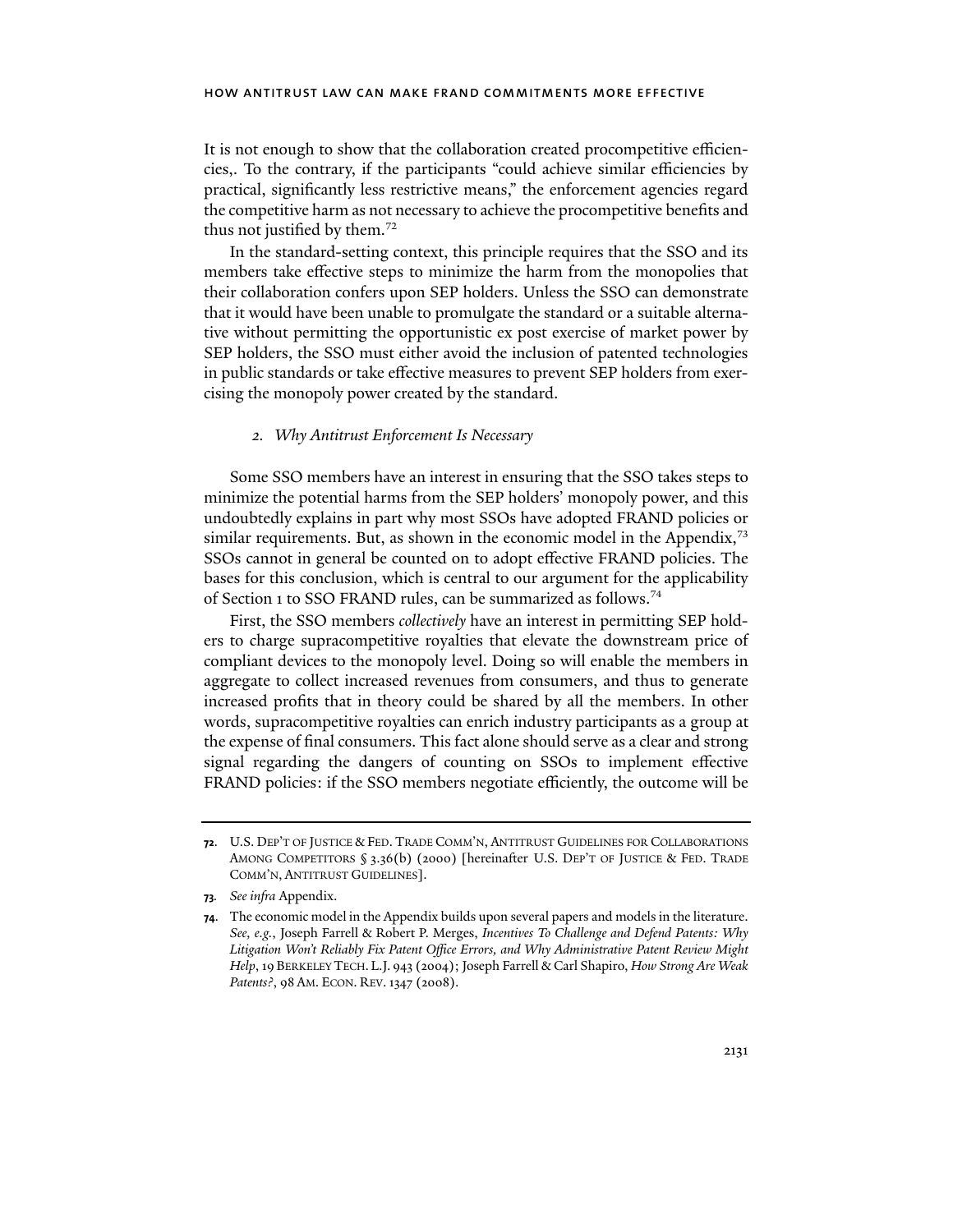just as bad for consumers as if the members agreed to fix downstream prices.<sup>75</sup> The fundamental problem is that final consumers are not at the table when the SSO rules are negotiated.

Second, SSO members that own SEPs but earn little or no profits as implementers have a powerful self-interest in being able to exercise the ex post monopoly power associated with their SEPs. Because SSO policies are usually determined by a consensus process, these members will likely be able to block the adoption of fully effective FRAND policies. Moreover, these SSO members often have the greatest interest in SSO patent policies. Since much of their income may be attributable to patent licensing, they can be expected to devote substantial resources to block the adoption of FRAND policies that effectively prevent patent holdup.

Third, even SSO members that earn significant profits as implementers may have mixed incentives if they also own SEPs, which can also lead to weak or ineffective FRAND rules. In the Appendix, we show that, if the requisite share of votes in the SSO are cast by firms whose share of SEP royalties is at least as large as their share of downstream profits, and if these firms can coordinate their voting over the FRAND rules, then an SSO unconstrained by antitrust laws will establish FRAND rules leading to an outcome no better for consumers than would result from an integrated monopolist controlling all SEPs and all downstream sales.<sup>76</sup>

Fourth, even SSO members that are downstream implementers and own few, if any, SEPs may have only a modest interest in promoting effective policies to restrict ex post opportunism. Because *all* implementers will be subject to the opportunism, all of them will face increased licensing costs, and therefore will likely be able to pass on most or all of the increased costs to their customers.<sup>77</sup> Furthermore, these implementers might not be especially active or effective in the standard-setting process for free-riding or public-good reasons, especially if SEP royalties constitute only a relatively small portion of the costs of their standard-implementing products. Public choice theory predicts that the highly motivated SEP holders are likely to have the greatest influence over patent policies.

**<sup>75</sup>**. We are not saying that such efficient multilateral negotiations are common. They typically would require that SEP owners make side payments to downstream implementers so the latter will acquiesce to the supracompetitive SEP royalties. One way for SSO members to make such side payments is through reciprocity across multiple standards. But our robust central point here is that there is an inherent danger in allowing a group of industry members to set rules that ultimately determine the prices that consumers will pay for their products.

**<sup>76</sup>***. See infra* Appendix.

**<sup>77</sup>**. Farrell and Merges refer to this as the "pass-through problem," which weakens the incentives of alleged infringers to challenge patents or resist excessive royalty rates that will apply widely. Farrell & Merges, *supra* note 74, at 952.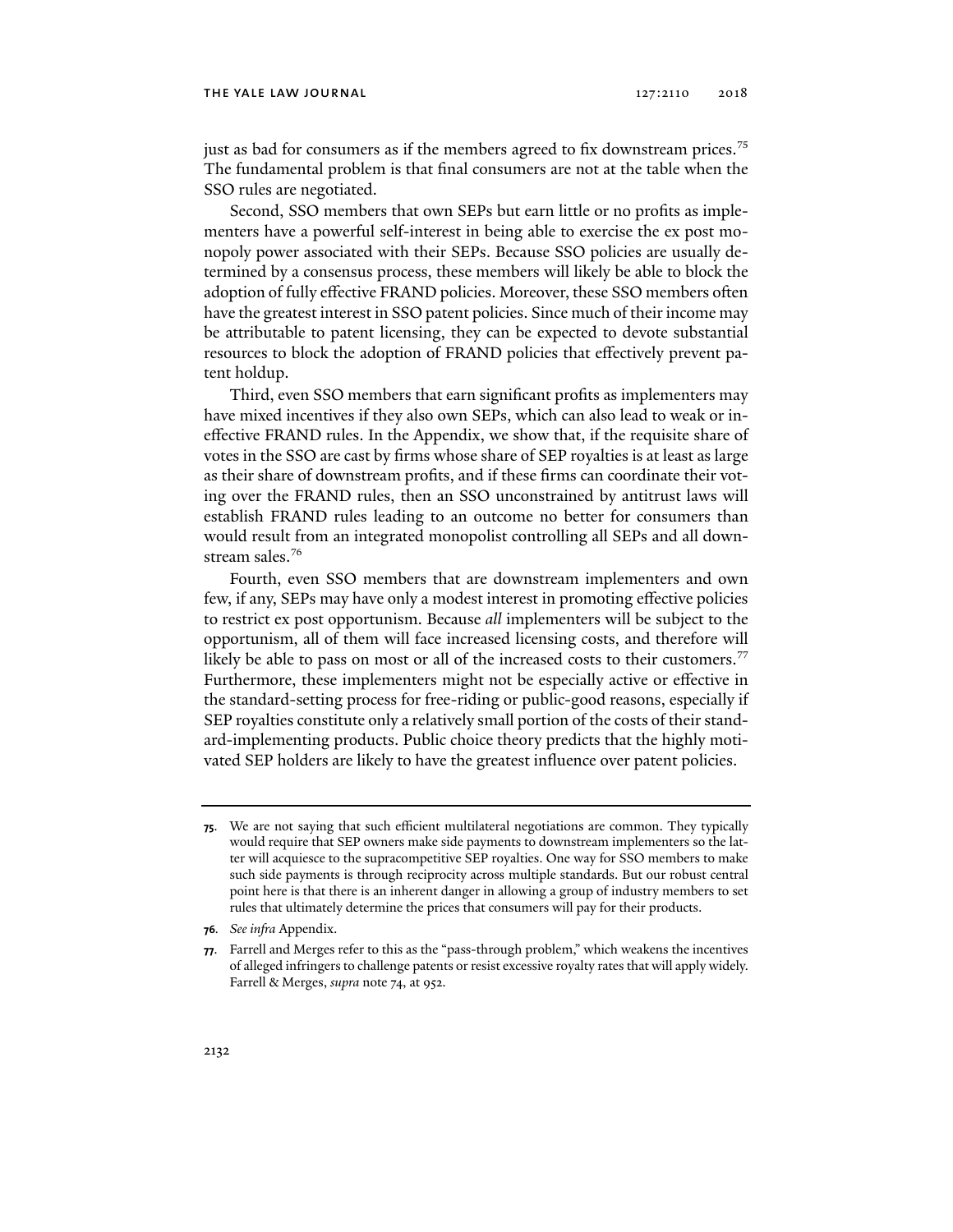Empirical evidence bears out these concerns. As a starting point, we find it striking that SSO FRAND rules are almost always quite vague.<sup>78</sup> Notably, SSOs in which SEP holders are more prevalent tend to have weaker FRAND rules.<sup>79</sup> Further, to our knowledge, SSOs have made almost no effort to enforce their FRAND rules and have, instead, left enforcement efforts to others.<sup>80</sup> This evidence raises serious doubts about the effectiveness of the existing FRAND rules in preventing ex post opportunism.

The problem is exacerbated by the fact that most SSOs put IPR rules in place long ago, when SEP-holder opportunism was much less of a problem. Proponents of new, stricter IPR rules to prevent SEP-holder opportunism thus face the daunting task of persuading an SSO that makes decisions by consensus to change an existing policy over the often-intense opposition of SEP holders. The dispute over the recent changes to the IPR rules at the Institute of Electrical and Electronics Engineers (IEEE) illustrates how difficult and contentious that process can be.<sup>81</sup>

Thus, effective prevention of ex post opportunism by SEP holders requires antitrust enforcement to overcome the SSO problems associated with (a) attenuated incentives (implementers that also own SEPs); (b) the public good aspect of stronger FRAND rules (the danger that implementers will free ride on others rather than expend resources to implement strong FRAND rules); and (c) externalities (the harm to consumers that results when implementers pass through higher royalties in the form of higher prices).

**<sup>78</sup>**. Based on their study of the IPR policies of twelve major SSOs, Bekkers and Updegrove conclude that "none of the policies in the study set seeks to define the term 'reasonable' (and/or the term . . . 'fair' if the policy refers to FRAND). Likewise, 'non-discriminatory' also is left to the parties involved to agree upon (or to the courts, if they cannot)." Bekkers & Updegrove, *supra* note 7, at 103.

**<sup>79</sup>***. See* Chiao et al., *supra* note 7. Bekkers and Updegrove provide a detailed report on the IPR policies of twelve major SSOs, including the ITU, ANSI, IETF, ETSI, and IEEE. *See* Bekkers & Updegrove, *supra* note 7.

**<sup>80</sup>**. Bekkers & Updegrove, *supra* note 7, at 20 ("SSOs invariably leave enforcement of obligations assumed under their IPR policies to their members . . . .").

**<sup>81</sup>**. We discuss these recent changes and the DOJ business review letter relating to them later in this Section. Both Qualcomm and Interdigital reacted very strongly and negatively to these changes, threatening not to make any new FRAND commitments at the IEEE because of the IEEE's new IPR policy. *See* Richard Lloyd, *InterDigital Reveals That, Like Qualcomm, It Is Reworking Relationship with IEEE After Introduction of New Patent Policy*, IAM: BLOG (Mar. 24 2015), http://www.iam-media.com/Blog/Detail.aspx?g=8c9676dd-6bbd-4d6c-b3e5 -9a5ddeb36581 [http://perma.cc/QG89-UR3S].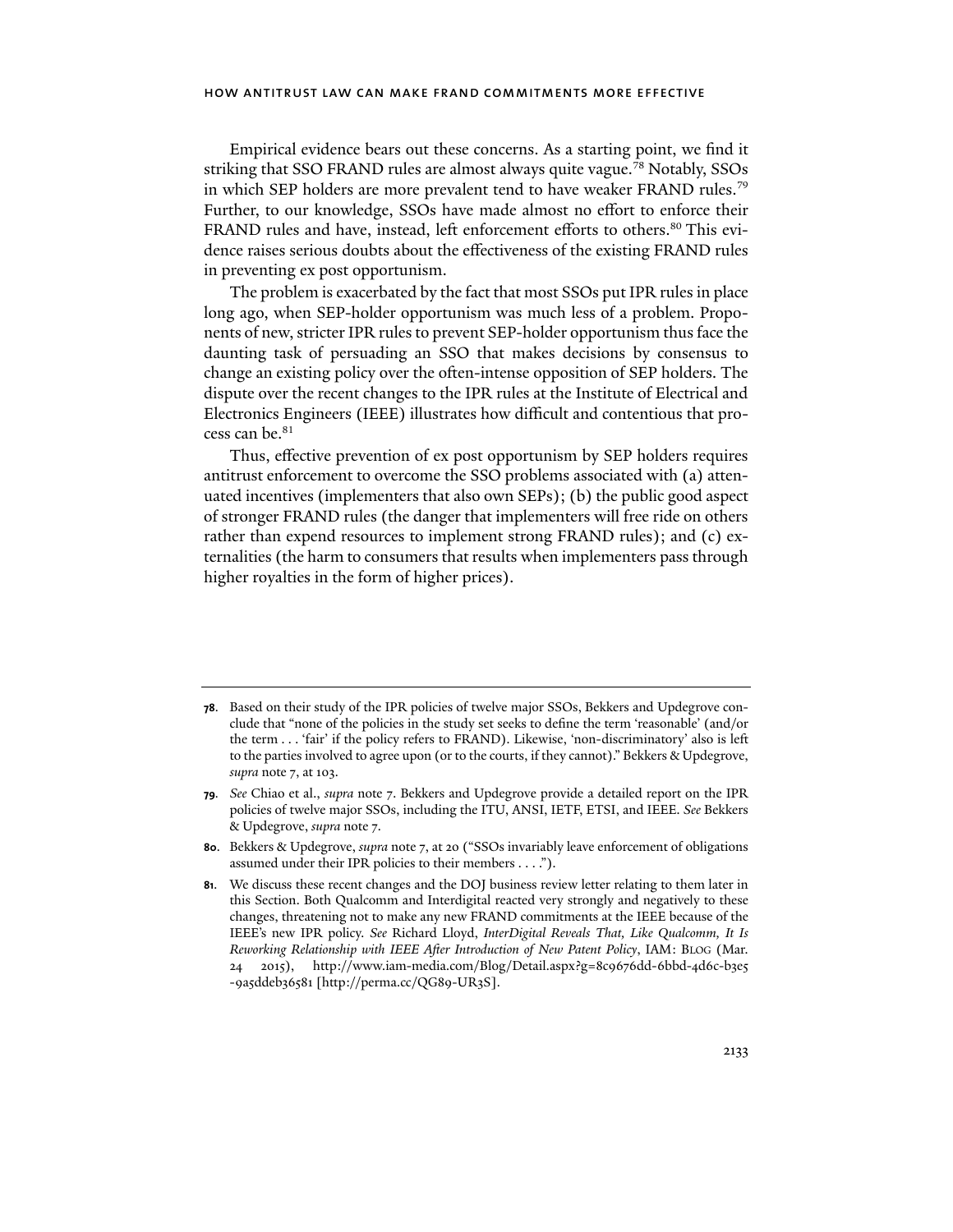## *3. Application of the Basic Legal Principles*

The antitrust principle is straightforward: industry-wide collaboration through SSOs to establish procompetitive standards is permitted only if it is no more restrictive of competition than reasonably necessary to enable creation of the standards. When standard setting predictably creates technology monopolies that, if unrestrained, will enable anticompetitive ex post opportunism that would otherwise not occur, an SSO that does not take effective measures to prevent or minimize such ex post opportunism engages in conduct that is more restrictive of competition than necessary. In that case, the SSO and, in appropriate cases, its members, may well violate Section 1 of the Sherman Act.

Under this principle, SSO procedures and FRAND rules should be evaluated based on whether they lead to reasonable SEP royalties, using the competitive ex ante licensing standard discussed above, which has been adopted by the courts in patent law. Put differently, FRAND rules should be evaluated based on their ability to prevent SEP holders from obtaining more than the ex ante value of their technology from implementers.

This limitation would not prevent a SEP holder from profiting, perhaps greatly, from participating in the SSO and having its patented technology included in the standard. The SEP holder continues to be rewarded for its technology because the inclusion of its technology in the standard can still greatly increase the volume of licensing opportunities available to the SEP holder.

Whether a particular set of FRAND rules are sufficiently effective in preventing ex post opportunism will depend on the particular circumstances. The procedural unfolding of the case will also depend upon the circumstances. As a general matter, the case would probably be structured as an ordinary Rule of Reason case.<sup>82</sup>

First, the plaintiff would have to demonstrate harm to competition as a result of the collaboration of the SSO's members, many of which compete with one another. In this case, the harm to competition would stem from the ability of the SEP holder to exercise monopoly power by obtaining royalties in excess of the competitive, ex ante level. The decision to include patented technologies in the standard would be the allegedly unlawful agreement. Notably, the court need not determine what a FRAND royalty is; it would suffice to determine that market power has been created or exercised, and that existing SSO rules and policies were not adequate to prevent the competitive harm. The defendant, which could be the SSO or perhaps one or more SSO members, would win at this point if the plaintiff failed to show harm to competition. If might fail if the standard faces substantial competition and the court concludes that the SEP holder therefore

**<sup>82</sup>***. See* Hemphill, *supra* note 69, at 938.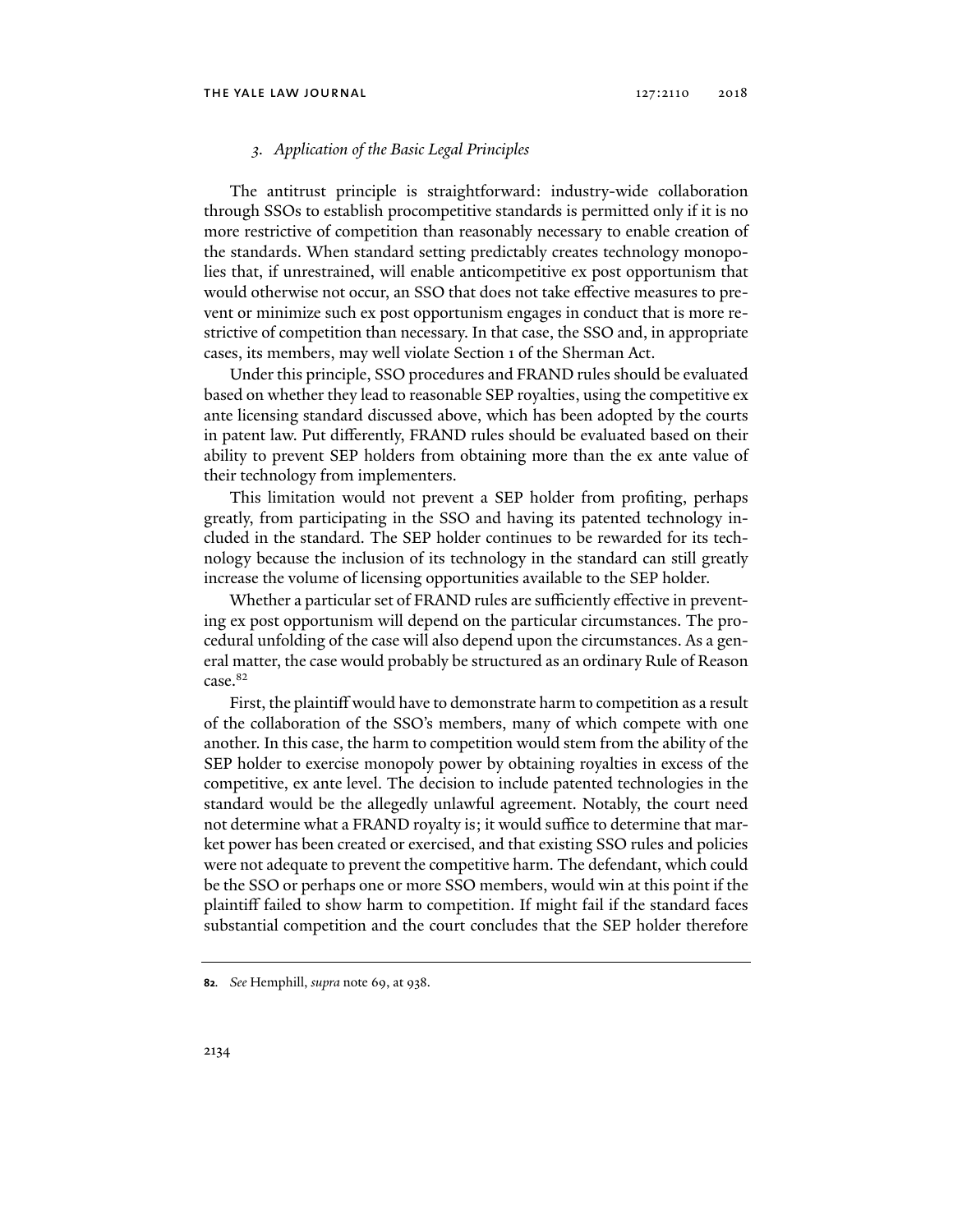does not have market power or if the SSO's rules and policies are found to be effective in preventing ex post opportunism, even if the plaintiff or even the court thinks that other rules and policies would be preferable.

Second, if the plaintiff makes the requisite showing of harm to competition, the defendant(s) would then have to show some procompetitive justification $$ in this case, the benefits of the standard. These two initial steps should be straightforward.

Third, if as is likely the defendant is able to show a procompetitive justification, the plaintiff would have to show that the SSO could have used available, reasonable alternatives to realize the efficiency benefits with less or none of the competitive harms. The plaintiff might identify reasonable alternatives that would have led to a different standard, based on including unpatented technology in the standard or perhaps involving fewer SEPs or fewer owners of SEPs, which would be less subject to patent holdup. More likely, the plaintiff could suggest alternative SSO rules that would not change the standard, but would reduce the likelihood or extent of ex post opportunism. For example, the plaintiff might suggest more rigorous FRAND-type rules, such as rules that set forth more precise principles on which FRAND royalties are to be determined and the circumstances under which SEP holders might seek injunctions.

Fourth, the burden would then shift to the defendant(s) to show that the benefits of the standard could not have been realized if the SSO had adopted any of the proffered alternatives or that those alternatives were unrealistic.<sup>83</sup> The plaintiff would be entitled to judgment if the court concludes that those benefits

**<sup>83</sup>**. Those defending ineffective rules might argue that stronger rules would cause patent holders to withdraw from SSO membership and would thus impair the standard-setting activities. *See, e.g*., Epstein & Noroozi, *supra* note 27, at 28 (noting that four companies announced that they would not comply with the new IEEE policies discussed below). Under ordinary antitrust principles, the burden of proof on this point would be on the SSO advancing that justification, and we would expect the argument to fail in most instances. Among other things, SSOs often have hundreds of members, so the recalcitrance of a handful is unlikely to stop the innovation or standard-setting process. Also, the payoff to SSO membership from inclusion of one's patented technologies in a standard can be enormous, so large scale defections would appear to be very unlikely. Most important, stating an intention not to comply with effective rules is much more likely when part of an effort to change the SSO rules in times of flux, or when other SSO alternatives have less effective rules, than when all SSOs strive for effective rules in order to comply with the antitrust laws. Lastly, a defense along these lines would be problematic as a legal matter because it has long been clear that anticompetitive agreements among competitors may not be justified by arguments that the public interest is better served by dispensing with competition or that the parties are unwilling to engage in desirable conduct unless they are permitted to do so in an anticompetitive way. *See generally* Nat'l Soc'y of Prof'l Eng'rs v. United States, 435 U.S. 679, 695 (1978) (rejecting an argument based on the potential harmfulness of competition); United States v. Apple, Inc., 791 F.3d 290, 330-33 (2d Cir. 2015) (same).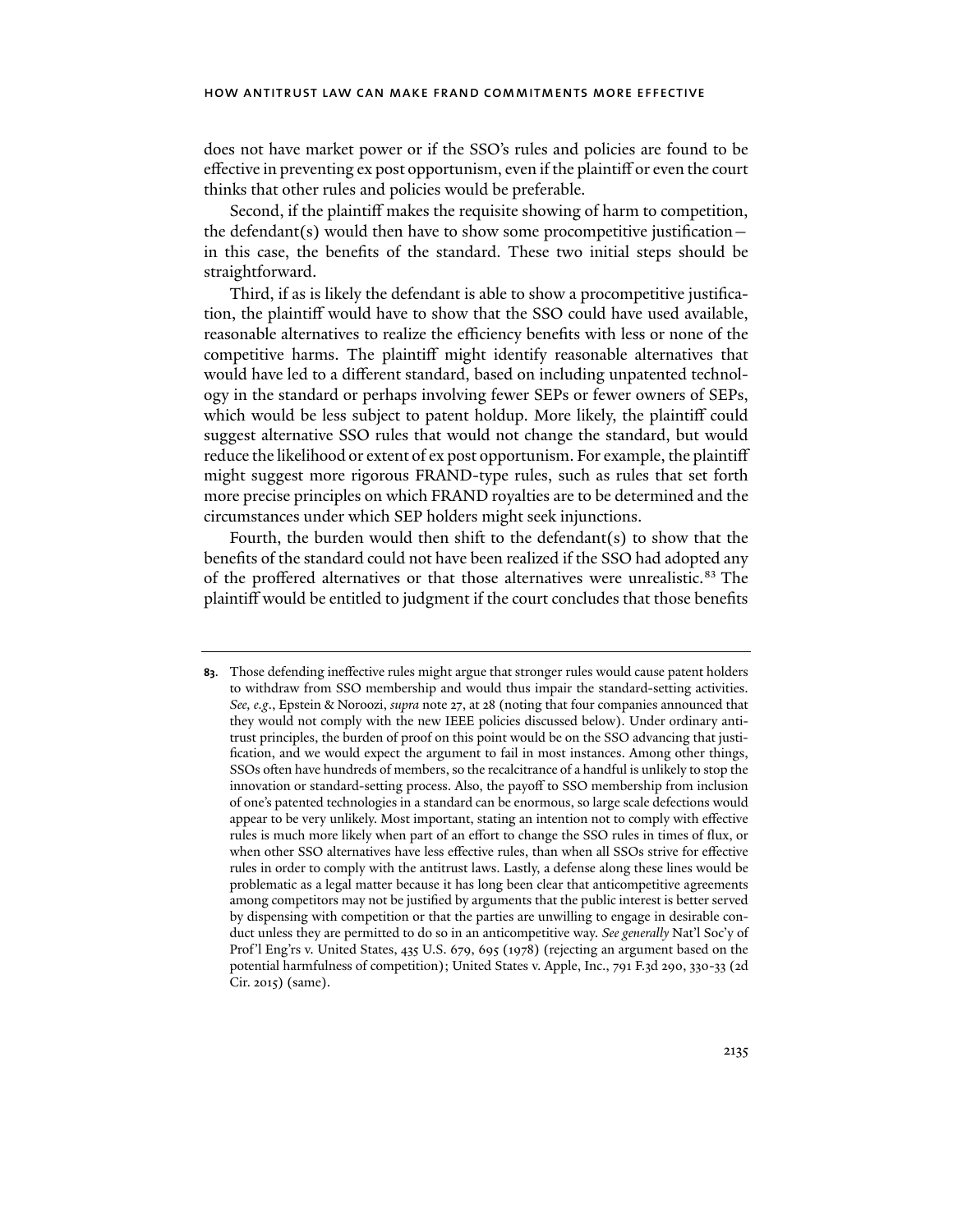could have been realized with less competitive harm if the SSO had adopted the standard with different IPR rules or policies.

Our overall sense, based on experience and the empirical literature, is that the extant FRAND rules are generally useful, but tend to be inadequate because they are imprecise and leave unresolved such critical issues as (a) the meaning of a reasonable royalty, even conceptually; (b) the meaning of "non-discriminatory;" (c) to whom licenses must be offered; and (d) under what circumstances may a SEP holder obtain an injunction.<sup>84</sup> These imprecise FRAND commitments are therefore not sufficient to adequately prevent ex post opportunism. The recent revisions to IEEE's FRAND policy represent a significant step in the right direction, but even this advance leaves important questions unanswered.<sup>85</sup>

If FRAND rules are inadequate in these ways, litigation involving extant FRAND rules would likely be resolved only at the final, fourth step. The defendant would be able to demonstrate the benefits created by the standard; the plaintiff would be able to demonstrate the creation of market power and that other reasonable and practical rules or policies would ameliorate the problem. The case would thus turn on whether the defendant is able to demonstrate that significant benefits associated with standardization could not have been realized if the SSO had adopted those other rules or policies.

The court would have available a variety of possible remedies if the plaintiff prevails. Implementers that paid supracompetitive royalties or were unlawfully excluded in whole or in part from product markets as a result of the inadequate FRAND policies would be entitled to damages and, in some cases, to treble damages.<sup>86</sup> If the unlawful SSO conduct is regarded as the collective action of the

**<sup>84</sup>**. Many of these problems are not all that hard to fix. *See generally* Mark A. Lemley & Carl Shapiro, *A Simple Approach to Setting Reasonable Royalties for Standard-Essential Patents*, 28 BERKELEY TECH. L.J. 1135 (2013) (offering a potential solution to some of these issues).

**<sup>85</sup>**. The new policy states that a reasonable royalty excludes the value, if any, from inclusion of the patented technology in the standard and that its determination should include consideration of the value of the claimed invention in the smallest saleable implementation of the standard that practices the invention, the value contributed to that product by all other SEPs, and existing licenses obtained under comparable circumstances and not under threat of an injunction. It prohibits the SEP holder from seeking an injunction unless the implementer refuses to participate in an appropriate adjudication of the patent holder's claims or to comply with the outcome of such adjudication. And it requires SEP holders to license their patents to any implementer of a standard-compliant product and prohibits an SEP holder from tying SEP licenses to licenses for other patents. *See* Letter from Renata B. Hesse, Acting Assistant Att'y Gen., U.S. Dep't of Justice, Antitrust Div., to Michael A. Lindsay, Partner, Dorsey & Whitney LLP 11-14 (Feb. 2, 2015), http://www.justice.gov/atr/public/busreview/311470.pdf [http:// perma.cc/NB92-EEXR].

**<sup>86</sup>**. Ordinarily, successful antitrust plaintiffs are entitled to treble damages. 15 U.S.C. § 15(a) (2012). The National Cooperative Research and Production Act of 1993, 15 U.S.C. §§ 4301- 4306, provides that, under some common circumstances, the failure of an SSO to adopt and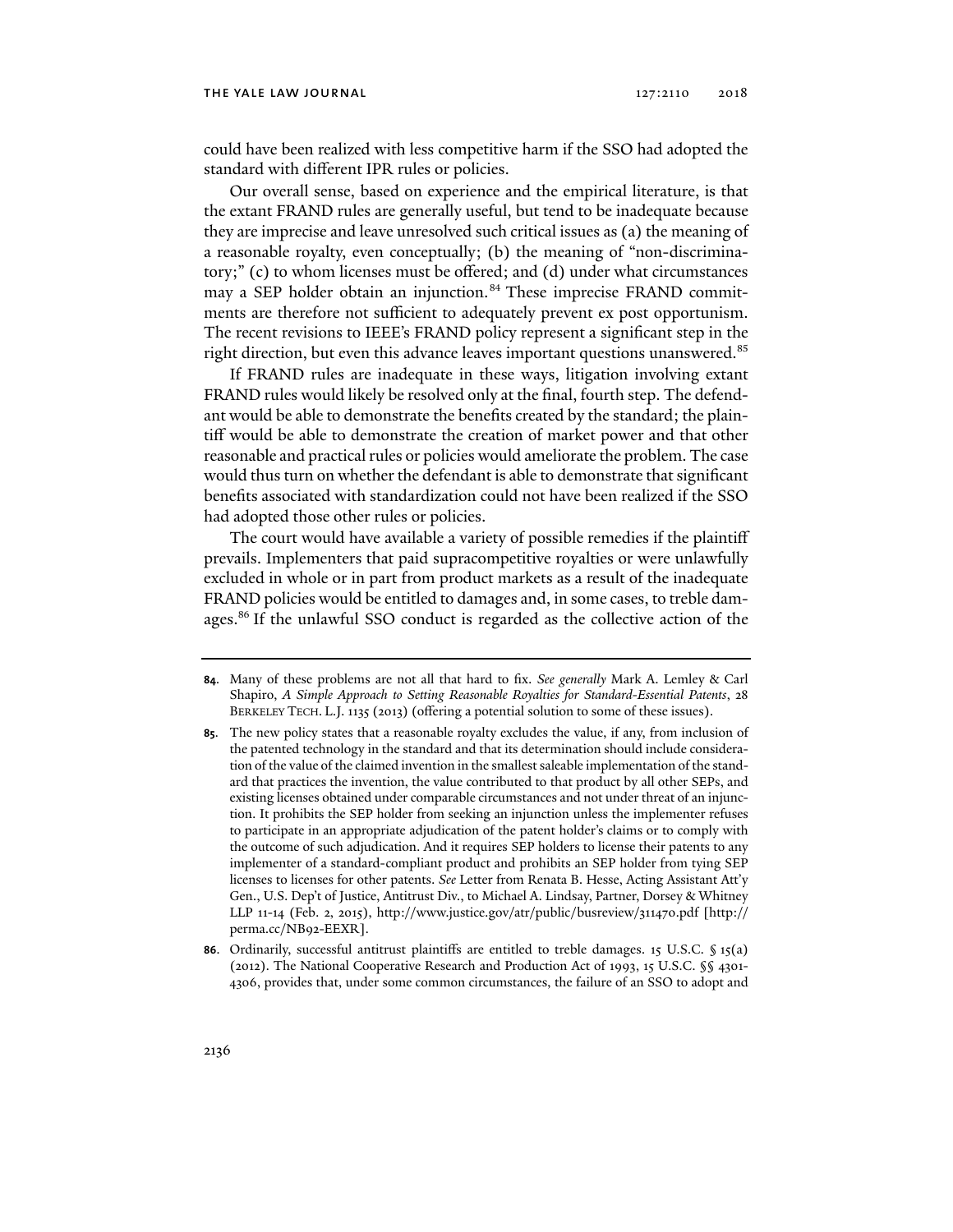SSO and its members, which is likely to be the case in most instances, SSO members would be jointly and severally liable for the damages. Forward-looking injunctive relief aimed at restoring competition would need to be fashioned to the requirements of the individual case. For example, a court could order the SSO to adopt a new rule or policy proposed by the plaintiff. If the court is reluctant to take on that governance role, it might give the SSO a period of time—maybe ninety days—to develop a rule, subject to the court's ultimate approval, which would adequately ameliorate the competitive problem created by the SSO. Alternatively or in addition, the court might order the parties to attempt to negotiate a rule or policy on which they can agree. And, depending on the circumstances, the court might order SEP holders, including at least those that were defendants in the case, to comply with the new SSO rules and policies.

## **conclusion**

As always, antitrust law can and should be flexible and attentive to the specific factual circumstances of each case. The best set of rules governing FRAND commitments for one SSO might not be best for another. Experience in the marketplace and the creativity of SSOs and their members can best determine which measures are most effective and efficient in any given case. Because one size does not fit all when it comes to FRAND rules, antitrust law should welcome competition among SSOs to solve the problem of ex post opportunism by SEP holders. The role of antitrust law is not to prescribe how SSOs should solve this problem, but simply to require that they solve it to the extent reasonably possible. Fundamental antitrust principles require SSOs and their members to implement effective solutions that minimize ex post opportunism based on market power they create, to the extent they can do so without sacrificing the many benefits associated with standard setting.

enforce adequate FRAND rules would subject the SSO itself to only single damages. This limitation does not apply to SSO members that are found to have violated the antitrust laws.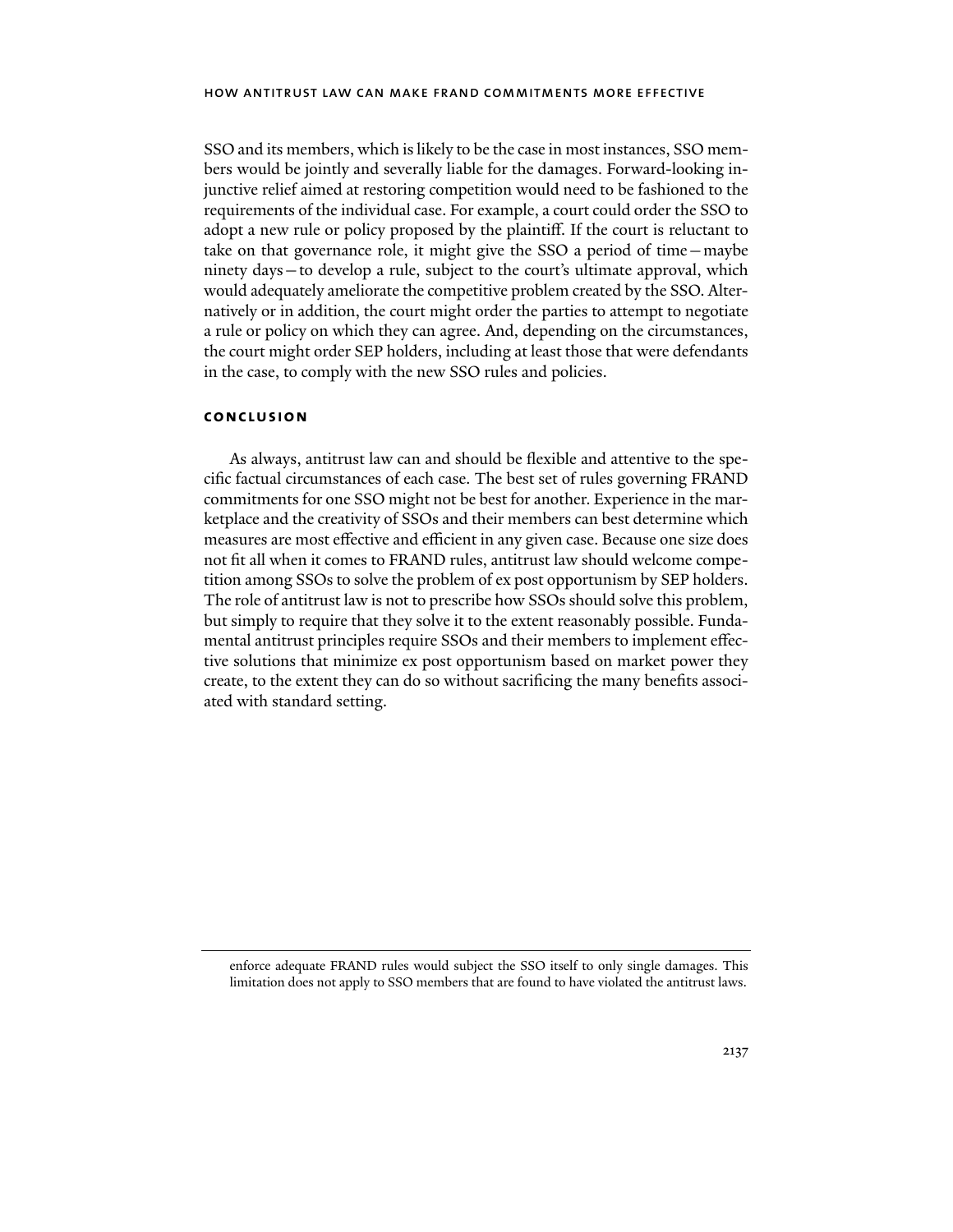## **appendix: economic model of the determination of sso ip rules**

We study an SSO that is selecting its rules relating to the licensing of intellectual property, which we refer to here as FRAND rules. These rules will determine the royalties that SEP owners will be able to obtain from implementers in the ex post licensing that will take place subject to those FRAND rules. We denote by *R* the resulting total royalty rate that each implementer will pay for the entire set of SEPs. Stricter FRAND rules will lead to a lower *R*. We study here how the SSO will set its FRAND rules for a given standard and thus for a given set of SEPs.

In this Appendix, we assume that there are no antitrust limits on the FRAND rules that an SSO and its members can select. Our central point is that the absence of antitrust limits can lead to highly undesirable outcomes, so some such limits are needed.

The total royalties paid by implementers to SEP owners are given by  $T(R)$ , which we assume is concave, reaching its maximum at  $R^M$ .  $R^M$  is thus the most preferred royalty rate for an unintegrated monopolist controlling all of the SEPs. The total profits of the implementers are given by  $V(R)$ , which we assume is decreasing in *R*, reflecting the typical situation where industry profits decline if costs rise uniformly for all suppliers. Consumer surplus is given by  $S(R)$ , which we also assume is decreasing in *R,* as higher royalties lead to higher prices. Total industry profits are given by  $W(R) = T(R) + V(R)$  which we assume is concave, reaching its maximum at  $R<sup>I</sup>$ . Since implementer profits decline with  $R$ , it is immediately clear that  $R^I < R^M$ . If there are no effective FRAND rules in place and SEPs are owned by multiple owners, the royalty rate is at the Cournot Complements level of  $R^C$  which exceeds  $R^M$ .

Our benchmark for *R* is the total royalty rate that would result from ex ante licensing. Ex ante, each SEP owner faces competition from other technologies that could be incorporated into the standard instead of its SEPs. We denote this competitive benchmark total royalty rate by  $R<sup>*</sup>$ . This benchmark is very attractive both from a normative perspective and from an antitrust perspective: It fully respects the intellectual property rights of patent owners, who obtain rewards based on the superiority of their inventions, and it captures the royalty rates resulting from technology competition without opportunism by SEP owners.<sup>87</sup> This approach is consistent with the approach to reasonable royalties for SEPs

**<sup>87</sup>***. See* Lemley & Shapiro, *supra* note 39; Carl Shapiro, *Injunctions, Hold-Up, and Patent Royalties*, 12 AM. REV. L. & ECON. 280 (2010).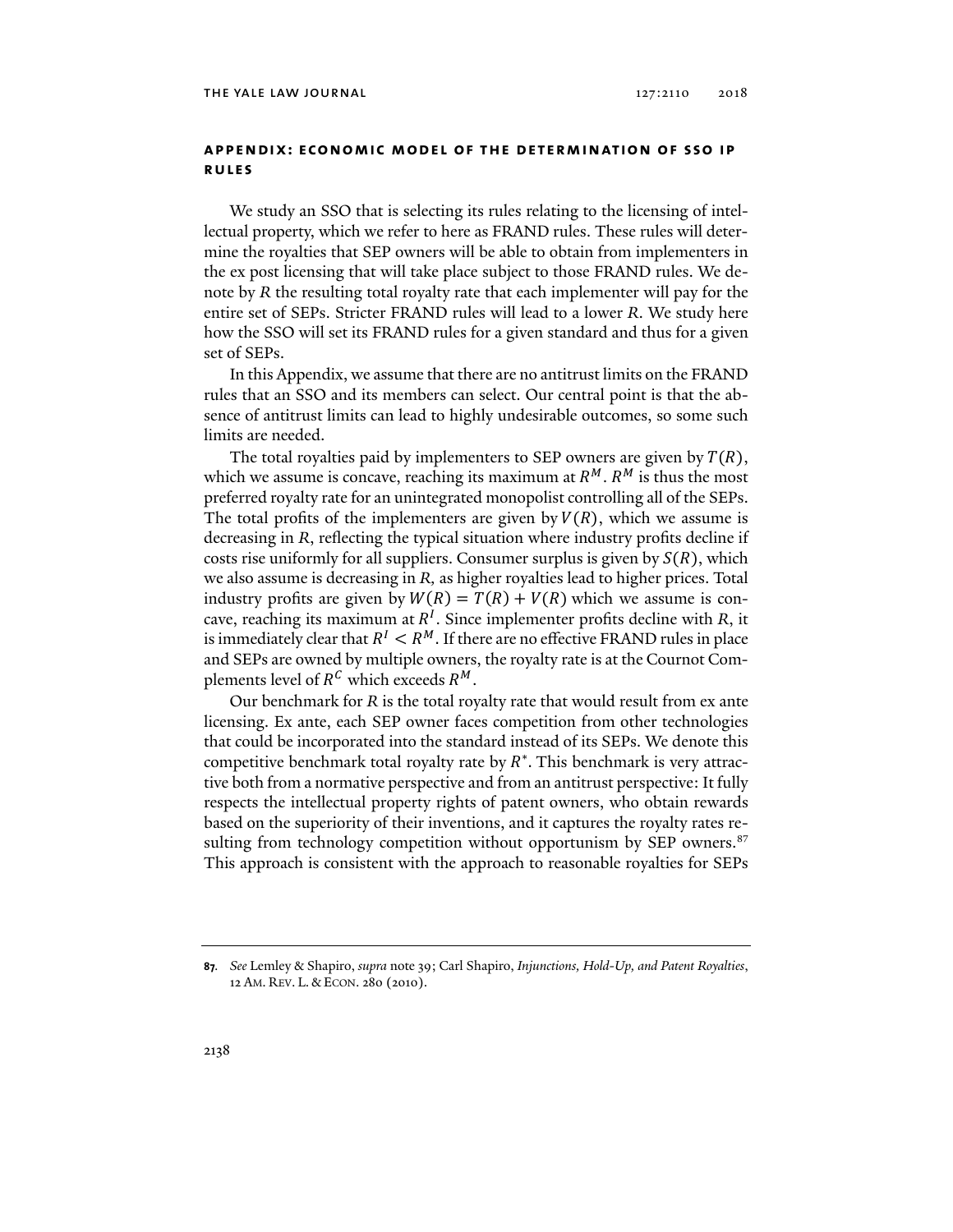taken by the Federal Circuit in *Ericsson*. 88 Our competitive benchmark permits the owners of complementary SEPs to form a patent pool to license their patents collectively and thus overcome the Cournot Complements problem. This ensures that the royalty rate is no larger than the monopoly royalty rate:  $R^* \leq$  $R^{M}$ .<sup>89</sup>

Our first result applies in situations where the SSO members can bargain collectively amongst themselves to implement a set of FRAND rules that maximizes their combined profits. This might well require the SSO members to find mechanisms to make side payments. With efficient multilateral bargaining and side payments, the SSO will implement FRAND rules that lead to the total royalty rate of  $R<sup>I</sup>$  – the rate that would be set by a monopolist controlling all SEPs and all downstream products. This deprives consumers of any benefits from competition at either level (SEPs or downstream products). In situations where each SEP owner faces significant ex ante competition from alternative technologies, this total royalty rate will far exceed the competitive benchmark royalty rate  $R^*$ .

We now discuss the interests of the individual SSO members. There are *N* firms that participate in the SSO, where firm  $k = 1, 2, \ldots, N$ . Each of these firms may own SEPs, or be an implementer, or both. Without loss of generality, denote firm *k*'s share of the SEP licensing revenue by ݏ, and denote firm *k*'s share of the downstream (implementer) profits by  $t_k$ . With this notation, firm *k*'s overall profits are given by

$$
W_k(R) = s_k T(R) + t_k V(R).
$$

Denote by  $R_k$  the royalty that maximizes firm *k*'s profits. If  $s_k = 0$ , then firm *k* operates only downstream as an implementer, so firm *k* prefers lower royalties:  $R_k = 0$ . If  $t_k = 0$ , then firm *k* operates only upstream as SEP owner, so firm *k* seeks to maximize the SEP royalty income:  $R_k = R_{\tau^I \cdot \tau}^M$ . In between these extremes, the first-order condition for  $R_k$  is given by  $\frac{T'(R)}{T'(R)} = \frac{t_k}{s_{k_1}}$ , so  $R_k$  is determined by the ratio  $z_k \equiv \frac{t_k}{s}$  $\frac{\epsilon_R}{s_k}$ , which measures firm *k*'s stake in the downstream

**<sup>88</sup>**. Ericsson, Inc. v. D-Link Sys., Inc., 773 F.3d 1201, 1226, 1233 (Fed. Cir. 2014) (explaining that "[t]he essential requirement is that the ultimate reasonable royalty award must be based on the incremental value that the patented invention adds to the end product," and thus holding that "the royalty for SEPs should reflect the approximate value of that technological contribution, not the value of its widespread adoption due to standardization").

**<sup>89</sup>***. See* Josh Lerner & Jean Tirole, *Efficient Patent Pools*, 94 AM. ECON. REV. 691 (2004); Lerner & Tirole, *supra* note 11; *see also* U.S.DEP'T OF JUSTICE &FED.TRADE COMM'N,ANTITRUST GUIDE-LINES, *supra* note 72, at 20-31; Carl Shapiro, *Navigating the Patent Thicket: Cross Licenses, Patent Pools, and Standard Setting*, *in* INNOVATION POLICY AND THE ECONOMY 119 (Adam B. Jaffe et al. eds., 2000).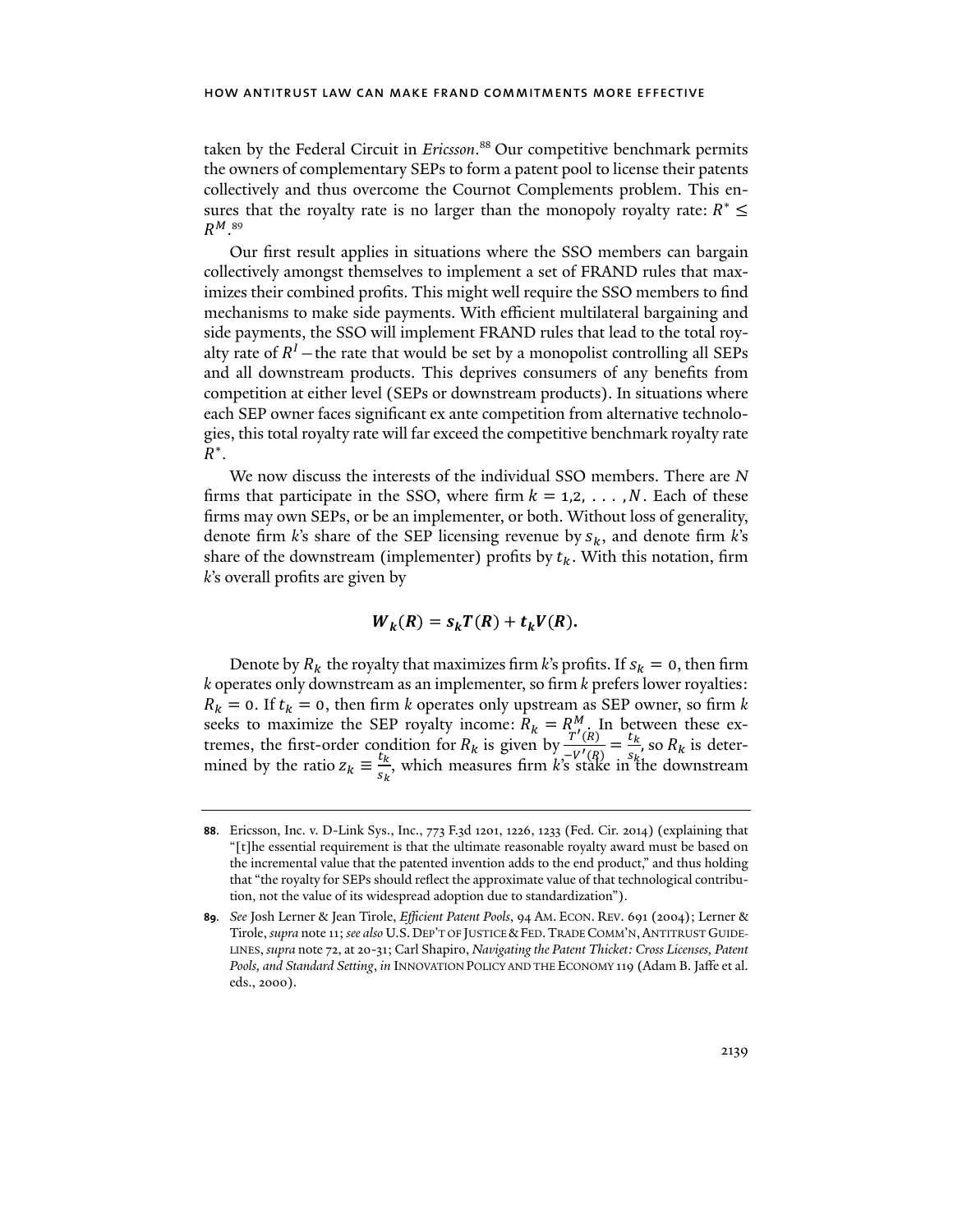profits *relative* to its stake in SEP royalties. Totally differentiating this first-order condition with respect to  $z_k$  shows that  $\frac{dR_k}{dz_k} < 0$  – i.e., that firms with a greater relative stake in the downstream profits prefer lower SEP royalty rates, as one would expect. We say that a firm has a greater relative stake in SEPs than in downstream profits if  $z_k < 1$ . We can then rank the firms based on their relative stake in downstream profits vs. SEP royalties. Without loss of generality, we label the firms such that  $z_1 \leq z_2 \leq \ldots \leq z_N$ . This implies that  $R_1 \geq$  $R_2 \geq \ldots \geq R_N$ .

Our next result applies in situations where each SSO member is vertically integrated as between SEPs and downstream products and captures the same share of SEP revenues as it does of the downstream profits. (This does not require symmetry: some firms can be large and others small.) In our notation, this corresponds to  $s_k = t_k$  for all k. This implies that firm k's profits are  $W_k(R) =$  $s_k W(\overline{R})$ , so each firm's profits are maximized at  $R = R^I$ . Therefore, there will be consensus at the SSO to set SSO rules that lead to the royalty level that will support the same prices and outputs that a monopolist controlling all of the SEPs and all of the downstream production would choose. This is the same outcome discussed above.

When the interests of the various SSO members diverge with regards to the FRAND rules, in order to obtain predictions about the resulting FRAND rules, one must model the SSO decision-making process and the status quo outcome that prevails if no new proposal garners sufficient support to be adopted. For example, as noted above, if SEP owners have large incentives to block strong FRAND rules and implementers have weaker incentives to put strong FRAND rules in place, the SEP owners may have more influence in the SSO, for any given set of voting procedures. A full model of SSO decision making is beyond the scope of this Feature. However, even without a full model, we can make some observations about situations in which SSO members' interests diverge, assuming no side payments among the members.

- SSO Dominated by SEP Owners: Suppose that "pure SEP owners," i.e., firms that receive no share of the downstream profits, have enough power in the SSO to implement their preferred FRAND rules. Then the SSO will adopt FRAND rules leading to the monopoly royalty rate,  $R =$  $R<sup>M</sup>$ , if these firms can coordinate to vote as a block. This will be the outcome unless implementers can effectively prevent this outcome by dropping out of the SSO and establishing a rival standard in another forum more favorable to them.
- SSO Dominated by Firms with Greater Relative Interest in SEPs: Suppose that firms with a greater relative stake in SEPs than in downstream profits have enough power in the SSO to implement their preferred FRAND rules. Since all of these firms prefer FRAND rules that lead to a